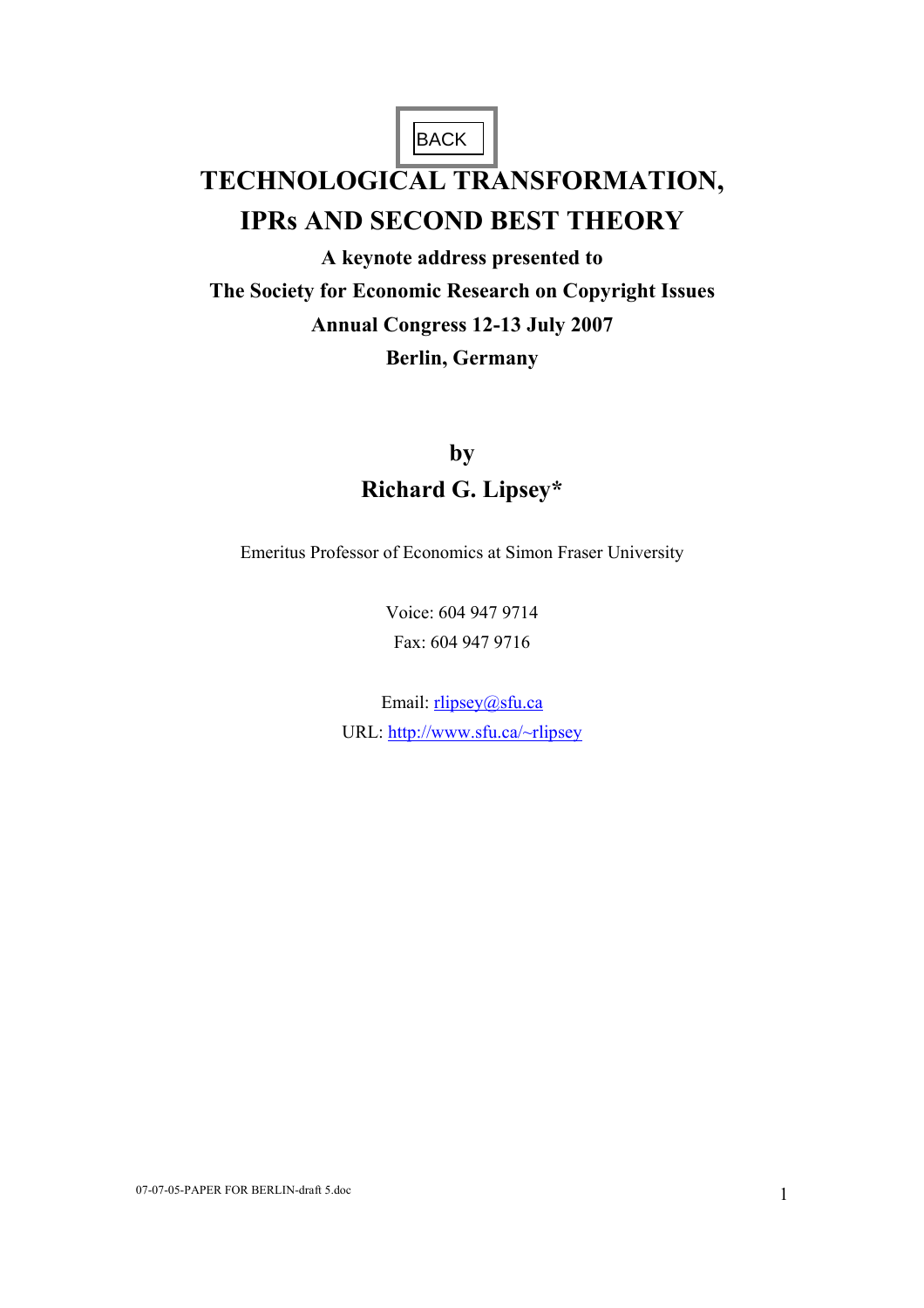# TECHNOLOGICAL TRANSFORMATION, **IPRs AND SECOND BEST THEORY**

# **TABLE OF CONTENTS**

| 18<br>18<br>19<br>22<br>23<br><b>REPRISE</b> | L INTRODUCTION |  |
|----------------------------------------------|----------------|--|
|                                              |                |  |
|                                              |                |  |
|                                              |                |  |
|                                              |                |  |
|                                              |                |  |
|                                              |                |  |
|                                              |                |  |
|                                              |                |  |
|                                              |                |  |
|                                              |                |  |
|                                              |                |  |
|                                              |                |  |
|                                              |                |  |
|                                              |                |  |
|                                              |                |  |
|                                              |                |  |
|                                              |                |  |
|                                              |                |  |
|                                              |                |  |
|                                              |                |  |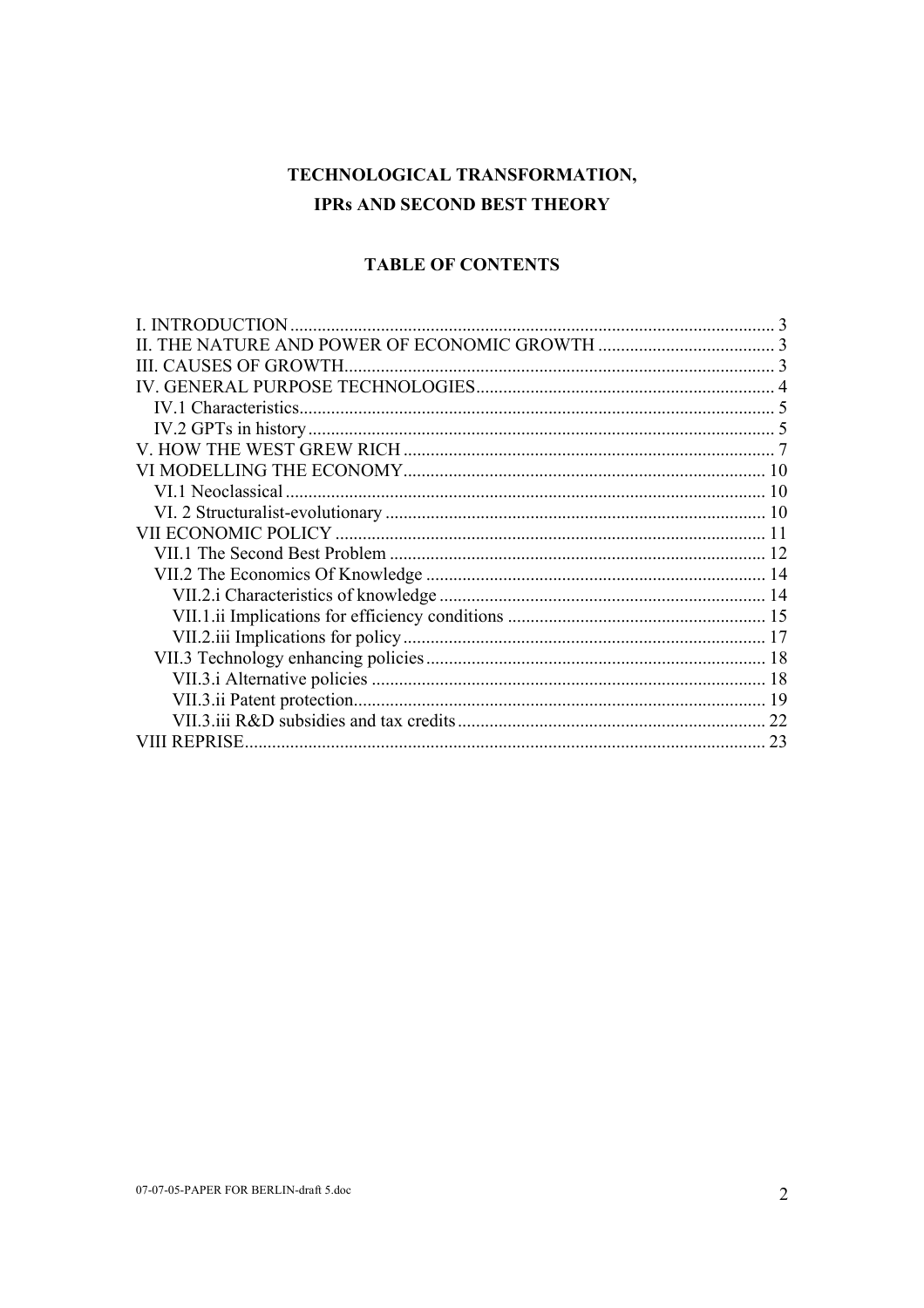# **TECHNOLOGICAL TRANSFORMATION, IPRs AND SECOND BEST THEORY**

# **I. INTRODUCTION**

 The research interests of myself and my co-authors have concerned economic growth, technological change and general purpose technologies pervasive technologies that transform our whole society. Our many publications culminated in *Economic Transformations: General Purpose Technologies and Long Term Economic Growth* by Richard Lipsey, Kenneth Carlaw and Cliff Bekar (hereafter LCB). This work has only incidentally raised issues concerning intellectual property rights. Before I stray into these grounds where I am not an expert, let me say a bit about those things in which I have specialized.

# **II. THE NATURE AND POWER OF ECONOMIC GROWTH**

 Economic growth is not just more of the same. Although, for example, people living in the first decade of the  $21<sup>st</sup>$  century have about 10 times the measured purchasing power as their counterparts living in the first decade of the  $19<sup>th</sup>$ , they consume it in the form of new products made with new processes and new forms of organizations.

People living in the first decade of the  $20<sup>th</sup>$  century did not know modern dental and medical equipment, penicillin, bypass operations, safe births, control of genetically transmitted diseases, personal computers, compact discs, television sets, opportunities for fast and cheap world-wide travel, air conditioning, and food of great variety free from ptomaine and botulism, much less the elimination of endless kitchen drudgery through the use of detergents, washing machines, electric stoves, vacuum cleaners, refrigerators, dish washers, and a host of other labour-saving household products that their great grandchildren take for granted—to mention just a few of the most dramatic changes in products. Nor could our ancestors of one hundred years ago have imagined the robotoperated, computer-controlled, modern factories that have largely replaced their noisy, dangerous, factories that spewed coal smoke over the surrounding countryside.

 In summary, technological change not only increases our incomes; it transforms our lives through the invention of new, hitherto undreamed of products that are made in new, hitherto undreamed of ways.

# **III. CAUSES OF GROWTH**

There main causes of growth are generally agreed and a fourth is controversial.<sup>1</sup>

 $<sup>1</sup>$  Lack of space prevents me from addressing the fourth alleged cause, rising population. The recently</sup> popular 'Unified Growth Theories' that attempt to explain changes in output and population simultaneously use a basic assumption that the pace of technological change is an increasing function of the size of a country's population. So sustained growth follows inevitably once the population gets large enough. I mention this here, not only because such models are the current flavour of the day, but because policy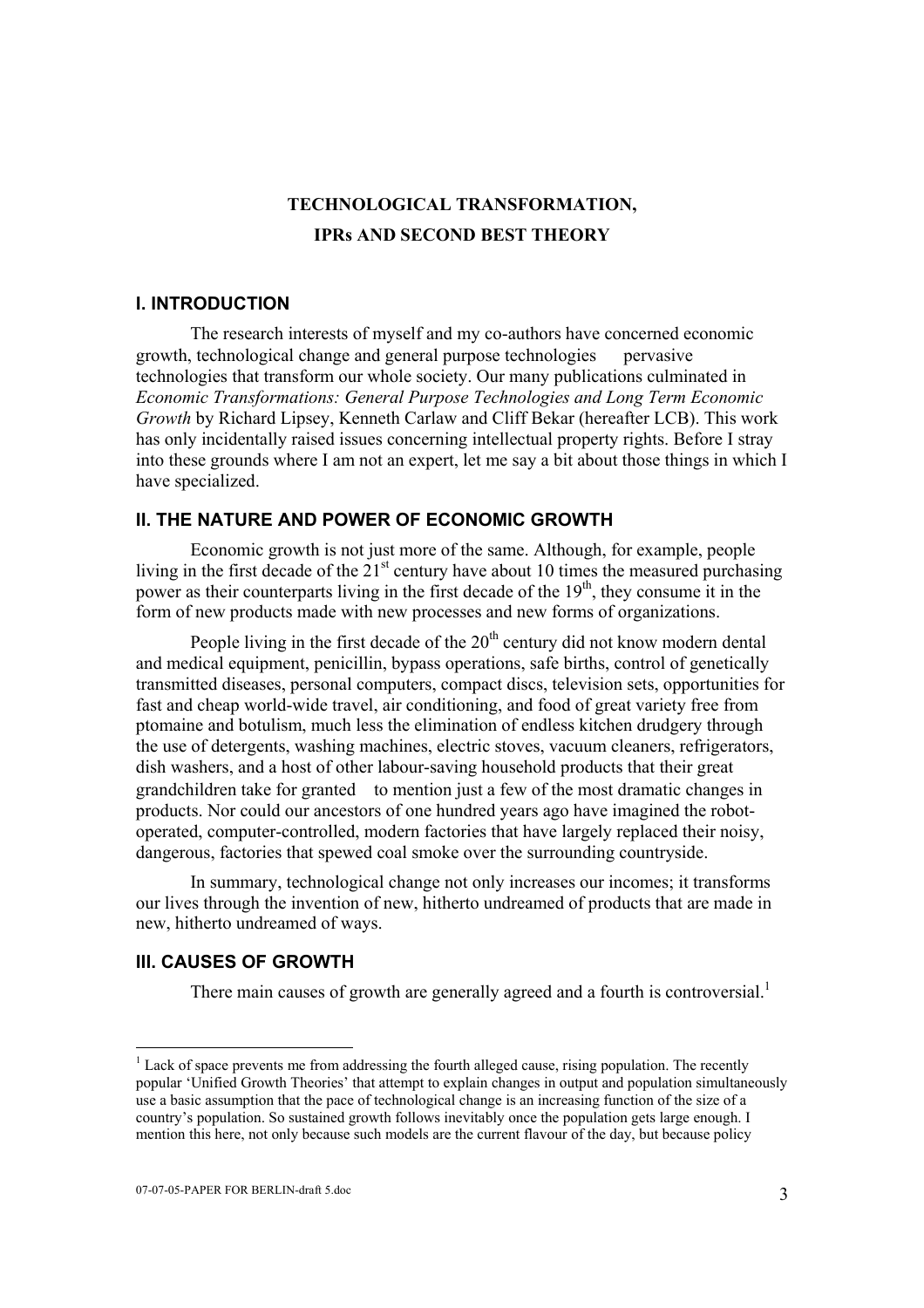- 1. *Increases in market size* allow for increased gains from trade based on a finer division of labour and facilitate the exploitation of scale economies. One of the best examples is the transformation of the U.S. economy that ensued when the railroads merged a series of local markets into one national market with the enormous effects analysed by Chandler (1977).
- 2. *Investment in physical and human capital,* which gives each worker more capital and more of the stock of existing knowledge, tends to increase per capita output.
- 3. *Technological change* is the third and most important source of growth*.* In the long term, new technologies in the forms of new products, processes and forms of organisation, are potent sources of economic growth, as emphasised many years ago by Joseph Schumpeter.<sup>2</sup>

 New investment without any technological change implies more or the same. If e.g., technologies were frozen at 1900 levels while investment continued, there would be only so much that people could do with more 1900-vintage products such as horses and buggies, bicycles, and holidays at adjacent seaside resorts and these products would have been produced by a host of new 1900-vintage, pollution-producing factories.<sup>3</sup> In contrast, the illustrative list of new products and new processes given earlier shows that new products, production processes and forms of organisation have transformed peoples' standards of living, how and where they work, their social and political ways of life, and even their value systems in ways that mere capital accumulation and expanding markets within the context of unchanging technology could not have done.

 Savings and investment do nonetheless matter because most new technologies are embodied in new capital equipment whose accumulation is measured as gross investment. Thus anything that slows the rate of embodiment of new technologies through investment, such as unnecessarily high interest rates, slows the rate of growth.

# **IV. GENERAL PURPOSE TECHNOLOGIES**

 Technological change runs the whole gamut from continuous, small, incremental changes, through discontinuous radical inventions, to occasional new general purpose technologies (GPTs) that evolve to transform societies.

makers are likely increasingly to encounter policy advice derived from such controversial, and in my view unrealistic, theories.

 $2$  We define technological knowledge, technology for short, as the set of ideas specifying all activities that create economic value. It comprises: (1) knowledge about product technologies, the specifications of everything that is produced; (2) knowledge about process technologies, the specifications of all processes by which goods and services are produced; (3) knowledge about organisational technologies, the specification of how productive activity is organised in productive and administrative units for producing present and future goods and services. (LCB: 58).

<sup>&</sup>lt;sup>3</sup> Similarly, holding technology constant and expanding market size would have some effect, but could not be the source of exponential growth over the centuries.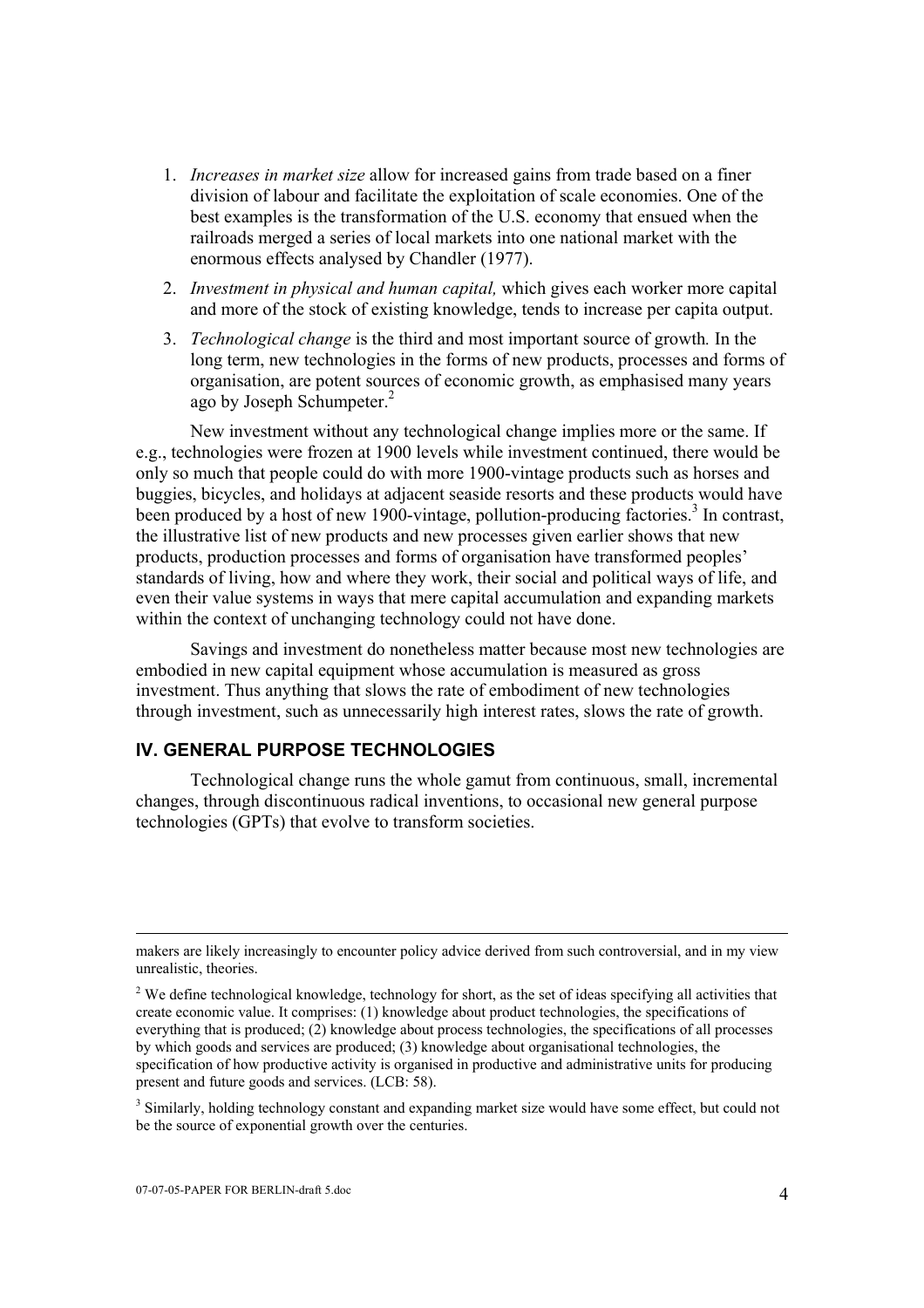#### **IV.1 Characteristics**

 GPTs begin as fairly crude technologies with a limited number of uses and evolve into much more complex technologies. As they diffuse through the economy, their efficiency is steadily improved. As mature technologies, they are widely used for multiple purposes, and have many spillovers.<sup>4</sup> GPTs expand the space of possible inventions and innovations of new products, processes, and organisational forms. These in turn create other new opportunities, and so on in a chain reaction that stretches over decades, even centuries. An example is the computer, which, among myriad other things, enabled the development of efficient, precisely controlled robots, which in turn enabled the restructuring of many factories along highly automated lines. We use the term 'spillover' to cover all such interrelations.

 It is important to note that many of the responses to a new GPT cannot be modelled (for measurement or any other purposes) as the consequence of changes in the prices of flows of factor services produced by the previous GPT. This is because most of the action is taking place in the technological structure of capital. For example, the most profound effects of electricity came not from a fall in the price of power, but in making possible new products and new process that were technically unavailable with steam. For a case in point, the revolution in the layout of factories that led to the mass production assembly line could never have happened with steam driven factories. Also, with the range of household machines that revolutionized household work, no steam engine could have been attached to the carpet sweeper to turn it into a vacuum cleaner, to the ice box to turn it into a refrigerator, or a washing tub to turn it into a clothes washing machine,

 As these examples illustrate, GPTs rejuvenate the growth process by presenting new agenda for R&D directed at finding new applications of the main technology and new technologies based on, or derived from, that main technology. Think, for example, of all the myriad applications of both computing power and electricity in today's world.

 Any technological change requires alterations in the structure of the economy, what we call the *facilitating structure,* changes that often proceed incrementally, more or less unnoticed. Typically, however, major new GPTs cause extensive structural changes to such things as the organisation of work, the management of firms, skill requirements, the location of industry, and supporting infrastructure. When these occur, we speak of revolutions.<sup>5</sup>

#### **IV.2 GPTs in history**

 I have little space here to discuss the fascinating history of the couple of dozen GPT that we identify as having had transforming effects over the last 10,000 years. They all fall into five main classes: materials (e.g., bronze), power (e.g., the steam engine), information and communication technologies or ICTs for short (e.g., the computer),

 4 We call these spillovers because this term covers more than the commonly used term "externalities" (See LCB 100 ff )

 $<sup>5</sup>$  Probably the most important modern exception is the laser, which is used throughout the economy for</sup> multiple purposes. Lasers caused no revolution because they fitted well into the existing social, economic and institutional structures.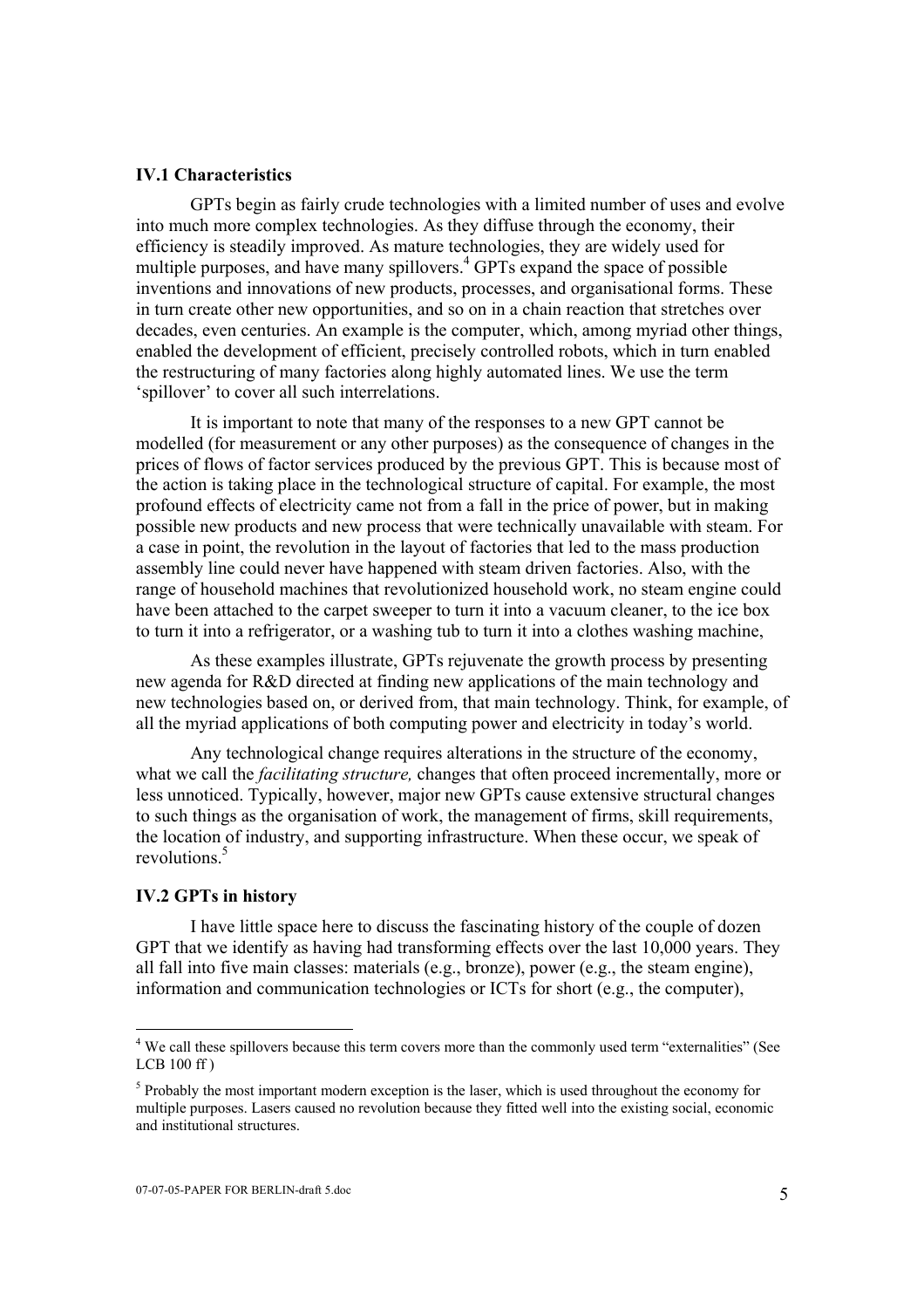transportation (e.g., the railroad), and organisational technologies (e.g., the factory system). Here is a list of the main ones with the approximate dates at which they came into common use in the West, not when they were first invented.

- (1) The domestication of plants (9,000-8,000 BC)
- (2) The domestication of animals (8,500-7,500 BC)
- (3) Smelting of ore. (8,000–7,000 BC)
- (4) The wheel (4,000-3,000 BC)
- (5) Writing (3400-3200 BC)
- (6) Bronze (2800 BC)
- (7) Iron (wide 1200 BC)
- (8) The heavy plough<sup>6</sup>
- (9) The water wheel (early medieval period)
- (10) The three-masted sailing ship  $(15<sup>th</sup>$  century)
- $(11)$  Printing  $(16<sup>th</sup>$  century)
- (12) The steam engine (late  $18<sup>th</sup>$ -early 19th century)
- (13) The factory system (late  $18<sup>th</sup>$ -early  $19<sup>th</sup>$  century)
- (14) The railway (mid  $19<sup>th</sup>$  century)
- (15) The iron steam ship (mid  $19<sup>th</sup>$  century)
- (16) The internal combustion engine (late  $19<sup>th</sup>$  century)
- (17) The dynamo to generate electricity (late  $19<sup>th</sup>$  century)
- (18) The motor vehicle  $(20<sup>th</sup>$  century)
- (19) The airplane  $(20<sup>th</sup>$  century)
- (20) The mass production, continuous process, factory<sup>7</sup> (20<sup>th</sup> century)
- (21) The computer  $(20<sup>th</sup>$  century)
- (22) Lean production  $(20<sup>th</sup> century)$
- (23) The Internet  $(20^{\text{th}} \text{ century})^8$

<sup>&</sup>lt;sup>6</sup> This has all the aspects of a GPT except multiple uses. We list it because the agriculture was transformed by this technology that accounted for possibly 95% of the economy. Among many other things, the induced organisational change from the two to the three field system altered diets greatly and changed social relations because the system required joint village decisions. It also led to a number of important new derivative technologies, the most important of which were an efficient horse collar and horse shoes.

 $<sup>7</sup>$  Although continuous process techniques began to evolve with the rationalisation that followed the</sup> electrification of factories in the late 19<sup>th</sup> century, we date the emergence of mass production as a GPT at Henry Ford's innovations in the first decade of the  $20<sup>th</sup>$  century.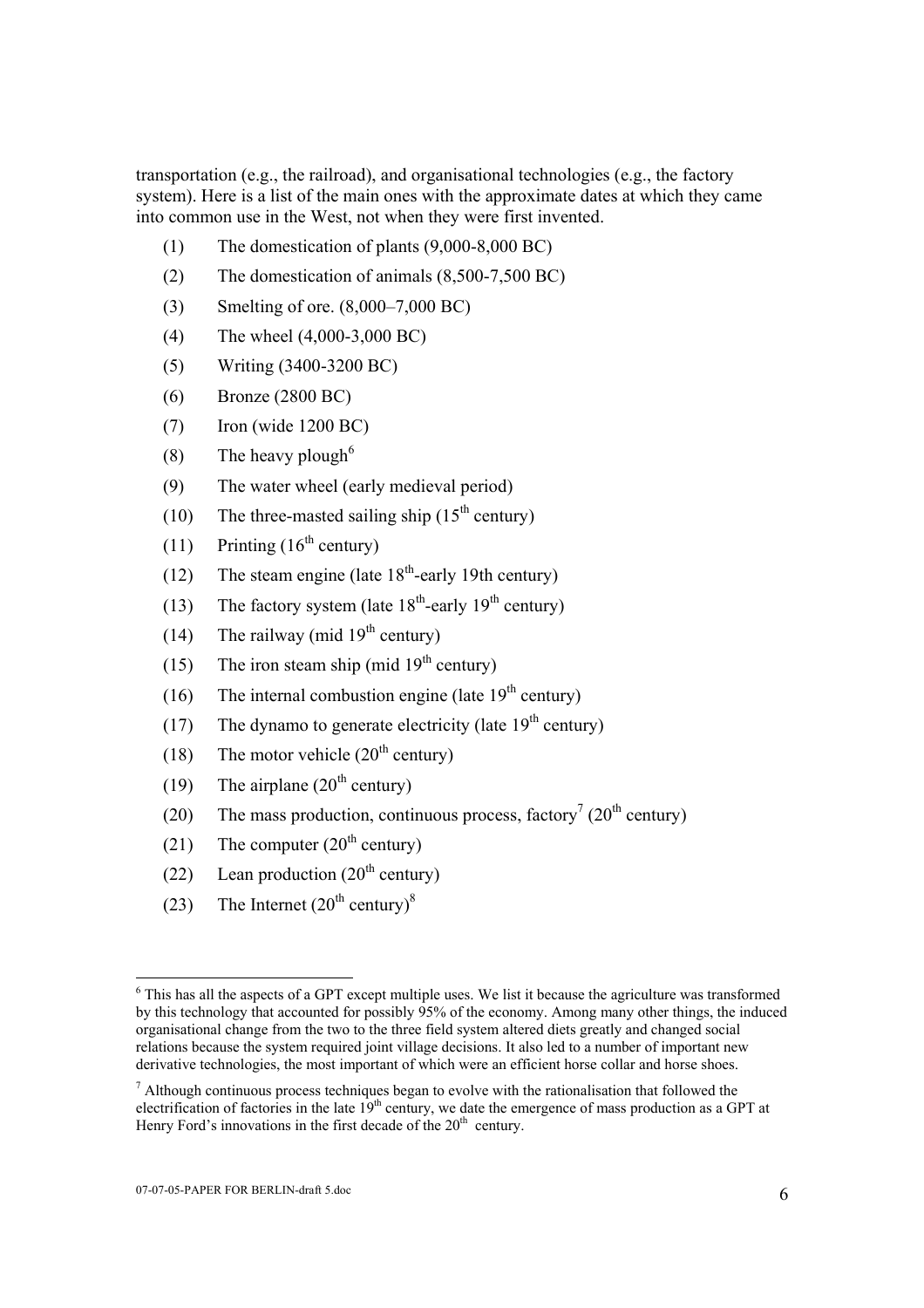- (24) Biotechnology  $(20<sup>th</sup>$  century)
- (24) Nanotechnology<sup>9</sup> (sometime in the  $21<sup>st</sup>$  century)

 There is just space for one illustration of the transforming effects of these GPTs. The introduction of bronze in Mesopotamia in the early  $3<sup>rd</sup>$  millennium BC had profound effects.<sup>10</sup> It revolutionised warfare since large forces armed with interlocking bronze shields and bronze spears could for the first time surround a smaller force and wipe it out with few losses for itself. These 'economies of scale in warfare' allowed the development of multi-city empires and began the era of more or less continuous organized warfare in which we still live. This warfare led to the increasing importance of military leaders compared with the priesthoods and over a couple of centuries kings replaced priests as rulers. Also, since a spatially extended empire could not be controlled by the type of priest-led command economy that characterised the early hydraulic civilisations of Sumer, command economies gave way to much more market orientation. *If introducing multi-city empires and organized warfare, as well as replacing priests by kings, and the command economy by a significantly market-driven one is not a major technology-driven transformation, then I do not know what is.* 

# **V. HOW THE WEST GREW RICH**

 During most of the middle ages, the West was backward by the standards of China and the Islamic countries. Indeed, Kenneth Pomeranz has argued that even as late as the beginning of the  $18<sup>th</sup>$  century, there was little to chose between China and the West in terms of economic performance. How then did the West pull ahead of the rest of the world technologically in the  $18<sup>th</sup>$  and early  $19<sup>th</sup>$  centuries (and much earlier in many places)? We argue in LCB that the major difference between the West and the rest, including China and Islam, was the presence of Western science in general and Newtonian mechanics in particular. The later was the underpinnings of the First Industrial Revolution.

 We trace the origins of Western science and the reasons for its non-emergence in Islam and China back through developments in the Middle Ages to early Christianity and Islam. There were many historical accidents. Two of the most important were that Christianity had to make its way into a sophisticated Greco-Roman civilisation and a well established state. This forced the church fathers to become philosophers and created a pluralism between religion and the state. In contrast, Islam came out of the desert and spread by the sword. This gave rise to theocratic societies with no distinction between state and religion. Also there was no need for the Islamic religious leaders to become philosophers and to great extent they remained ignorant of both philosophy and Greek science. Second, when the Islamic authorities decided to translate Greek learning into

 $\frac{1}{8}$ <sup>8</sup> We list electronic computers and the internet as separate GPTs since that is the common usage and the one we adopted in LCB. But subsequent work has led us to group these two technologies into a single GPT, which we call 'programmable computing networks' (PCN). (See Carlaw, Lipsey and Webb 2007)

<sup>&</sup>lt;sup>9</sup> Nanotechnology has yet to make its presence felt as a GPT but its potential is so obvious and developing so quickly that we are willing to accept that it is on its way to being one of the  $21<sup>st</sup>$  centuries most pervasive GPTs.

 $10$  For a full discussion see Dudley (1991).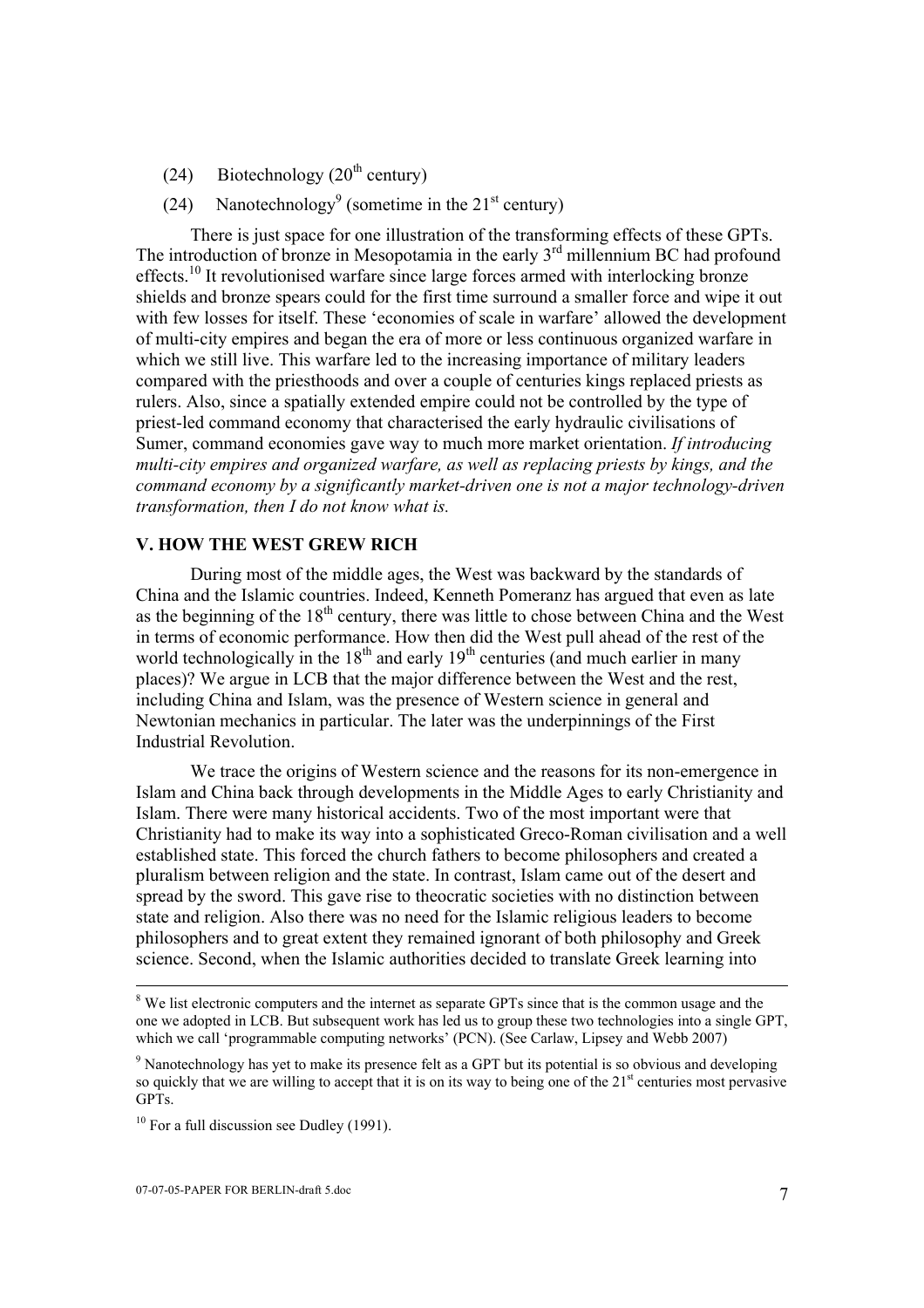Arabic, they encountered Aristotle at the outset and it was difficult to reconcile many of his teachings with that of Judeo-Christian-Islamic beliefs. So they confined Greek science to a lesser status than learning based on the Koran. In contrast, when Western scholars rediscovered Greek learning, they were confined to Latin transactions which emphasised Plato but not Aristotle. By the time the disturbing teachings of Aristotle were discovered, the Western Christian church had become committed to the doctrine that there was no conflict between Greek science and Christian theology. A century of debate ensued with Thomas Aquinas at the centre. Conservatives sought to reject Aristotle and with him much of Greek science while liberals argued, in the end victoriously, that there was no conflict and to discover nature's laws was a reverent attempt to discover God's purposes.

 A key institutional development in the West during this period was in the concept of treating a body of people as a corporation, separate from the state and distinct from the individuals who compose it. Guilds were first. Later came the universities, and then several cities. The plethora of corporations, each with its own range of authority, was a key development in the West's growing pluralism. The power of corporations created a split between civil and ecclesiastical law on the one hand, and the corporations on the other. Importantly, it produced the concept of *degrees of jurisdiction*.

 Once they became corporations, universities set standards and granted licences to become teachers. Within broad limits set by the need to at least appear to conform with church dogma, members of a university were free to pursue virtually any intellectual avenue. Over a couple of centuries, universities came to teach a more or less common agenda across most of Europe. "For the first time in history, there was an educational effort of international scope, undertaken by scholars conscious of their intellectual and professional unity, offering standardized higher education to an entire generation of students." (Lindberg 1992: 212) Through these universities, "…the West took a decisive (and probably irreversible) step toward the inculcation of a scientific worldview that extolled the powers of reason and painted the universe—human, animal, inanimate—as a rationally ordered system" (Huff 1993: 189).<sup>11</sup>

 The concept of a university, as a place where scholars and their pupils gathered to study, was an Islamic invention, which spread to the West. But what never happened in the Islamic world, and what was crucial in the West, was the development of the university as a corporation, an organization that provided a neutral space where new ideas could be developed more or less free from state and religious censure. In Islam, universities were collections of scholars each one of whom issued his own certificate of competence to his students. Because Greek science was suspect, it was largely taught outside of universities by isolated scholars. Thus, as with so many other innovations, the West was not the original inventor; instead it critically improved on technologies and institutions that it had copied from elsewhere.

 The universities were critical in culturing science. Many other societies, particularly those of Islam and China, produced many breakthroughs in science and

l

 $11$  By the Early Modern period, as is the case with most institutions that gain political power, universities tried to suppress elements of the newly emerging science. As we document in Chapter 6, their attempts were made much more difficult by the existence of the printing press and the production of standardized texts.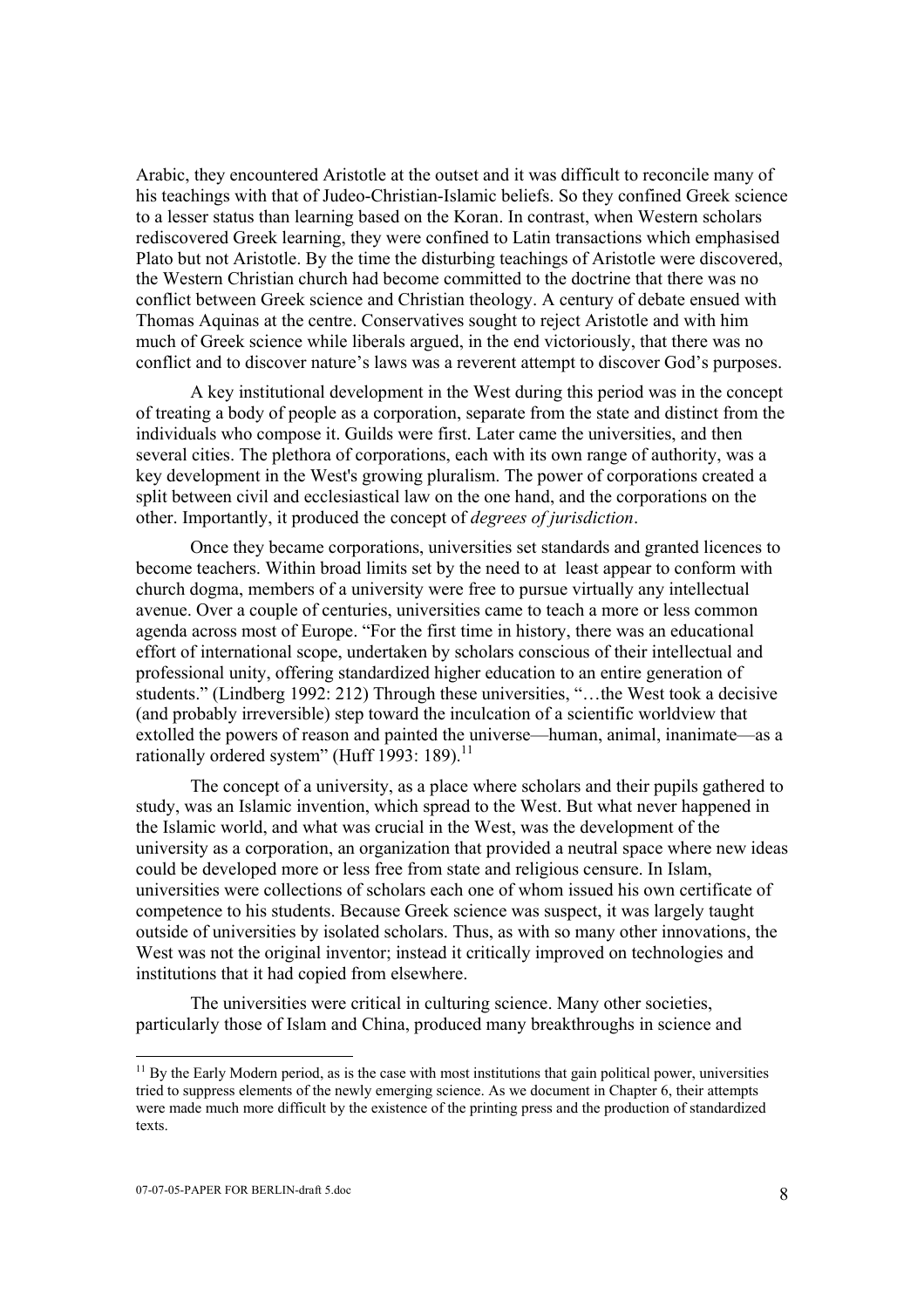technology. However, Europe alone generated the incremental, cumulative advances that were necessary to produce modern mechanistic science, the science of the Industrial Revolution, as well as the more sophisticated sciences that followed and underlay the Second Industrial Revolution in the latter part of the  $19<sup>th</sup>$  century. All cumulative advances require some form of 'memory' but technology and science require different forms. Artefacts provide a memory for the non-tacit aspects of technological knowledge. They have a physical existence and technological improvements are embodied in better artefacts; they are there for all to use and to improve on in their turn. So, for most of history artefacts have provided an unplanned, and largely unmanaged, technological memory.

 In contrast, there is no automatic memory for scientific knowledge. Creating an institutional memory for science was an important contribution of the Medieval Western universities: it was recorded in libraries; it was taught in class rooms; scholars contributed to its evolution. This continuity was lacking in China and Islam where many scientific discoveries were made but subsequently forgotten.<sup>12</sup>

 The contrast between physical memory for technologies and institutional 'memory' for scientific discoveries is important in answering the question: Why is it that other regions in the world, especially those with important historical achievements in science and technology, failed to produce modern mechanistic science and the sustained innovation that came to depend on it? An important part of the answer is that they lacked the independent institutions that provided an effective memory needed for cumulative scientific advances.

The Industrial Revolutions in the late  $18<sup>th</sup>$  and early  $19<sup>th</sup>$  centuries that pulled the West decisively past the rest of the world technologically did not just happen out of the blue. Instead, it was the culmination of a trajectory of mechanisation of textile production whose program had been laid down by Leonardo di Vinci in late in the  $15<sup>th</sup>$  century. Early inventions came first and then the harder ones slowly yielded to the desire to mechanise. Finally by the later  $18<sup>th</sup>$  century, mechanisation had proceeded far enough that it paid to take production out of the cottages (the putting out system) and transfer it to sheds (the early factory system). Those who are unwilling to see the Industrial Revolution as the culmination of a long process stretching over centuries fail in Usher's words "…to recognize the essential cumulative character for mechanical achievements." Importantly, the First Industrial Revolution was a mechanical revolution and built on some of the great engineering works of the  $18<sup>th</sup>$  century, all of which employed Newtonian science.

"Brought together by a shared technical vocabulary of Newtonian origin, engineers, and entrepreneurs—like Bolton and Watt—negotiated, in some instances battled their way through the mechanization of workshops or the improvement of canals, mines, and harbors. …[B]y 1750 British engineers and entrepreneurs could talk the same mechanical talk. They could objectify the physical world, see its operations mechanically and factor their common interests and values into their partnerships. What they said and did changed the Western world forever" (Jacob 1997: 115).

 $12$  See Qian (1985) for detailed discussion and illustrations of this important point.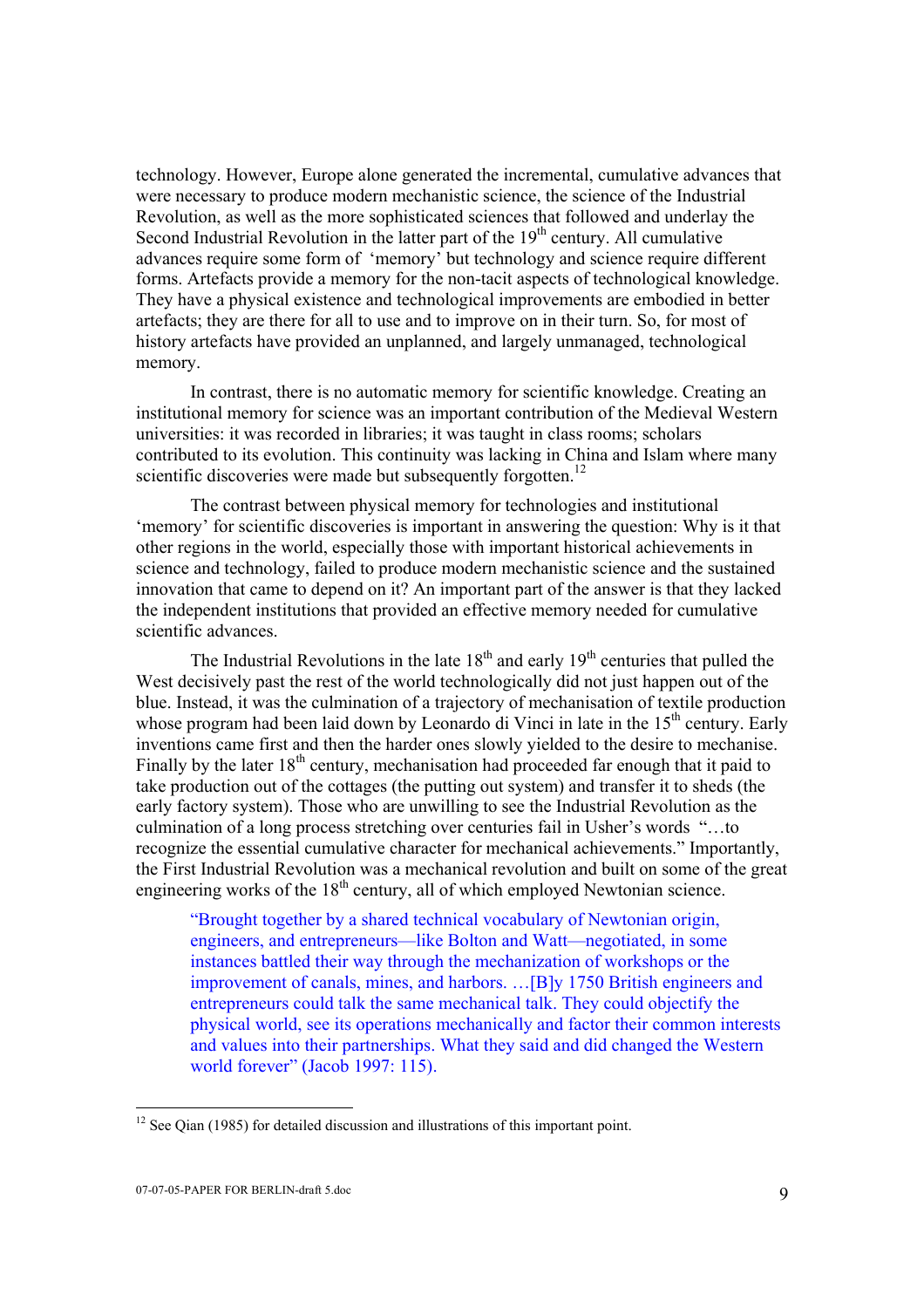The Second Industrial Revolution in the later part of the  $19<sup>th</sup>$  century was based on more modern science than the first. Chemicals, steel production and electricity led the way, and all of these needed the type of science that was available nowhere outside of the West. With electricity, a long trajectory of scientific advances designed to discover the nature of magnetism and electricity began with the publication in 1600 of Gilbert's *de Magenta,* one of the first works of truly modern science, extended through numerous discoveries and inventions, until finally in 1867 the invention of the dynamo allowed the efficient generation of electricity.

#### **VI MODELLING THE ECONOMY**

 Economic theory is meant, among other things, to explain, interpret, and offer advice as to how to alter in desired ways, the experience of the real world, including the growth performances that I have briefly discussed above. I distinguish two main branches of the subject that attempt these tasks, *neoclassical* and what I call *structuralist evolutionary*.

### **VI.1 Neoclassical**

 Although there is a well developed neoclassical theory of economic growth, most of the policy advice in which I am interested is generated from the static general equilibrium (GE) version of neoclassical economics. In its canonical statement first formalised by Arrow and Debreu, competition is pictured as the *end state* of a competitive equilibrium in which firms maximise under conditions of perfect knowledge, or risk, and the givens are tastes and technology. Desirable market characteristics include:

- all individuals having full access to existing knowledge;
- the absence of market power so that price taking is the typical situation;
- prices are equal to opportunity costs and do not, therefore, allow for any pure profits;
- rents associated with market power of oligopolies, monopolies, and other forms of market power are minimized;
- sources of non convexities such as scale effects and high entry costs are minimal or non-existent.

# **VI. 2 Structuralist-evolutionary**

In what we call the structuralist-evolutionary  $(S-E)$  view<sup>13</sup>, competition is pictured as a *process* in which

"...firms jostle for advantage by price and non-price competition, undercutting and outbidding rivals in the market-place by advertising

l

<sup>&</sup>lt;sup>13</sup> Neoclassical, general-equilibrium, resource-allocation models, as well as aggregate-production-function growth models, do not include institutions or structures that differentiate one economy from another, and they model technology as flat. In contrast, S-E theories include the economy's institutions and its "facilitating structure" and model technologies as structured.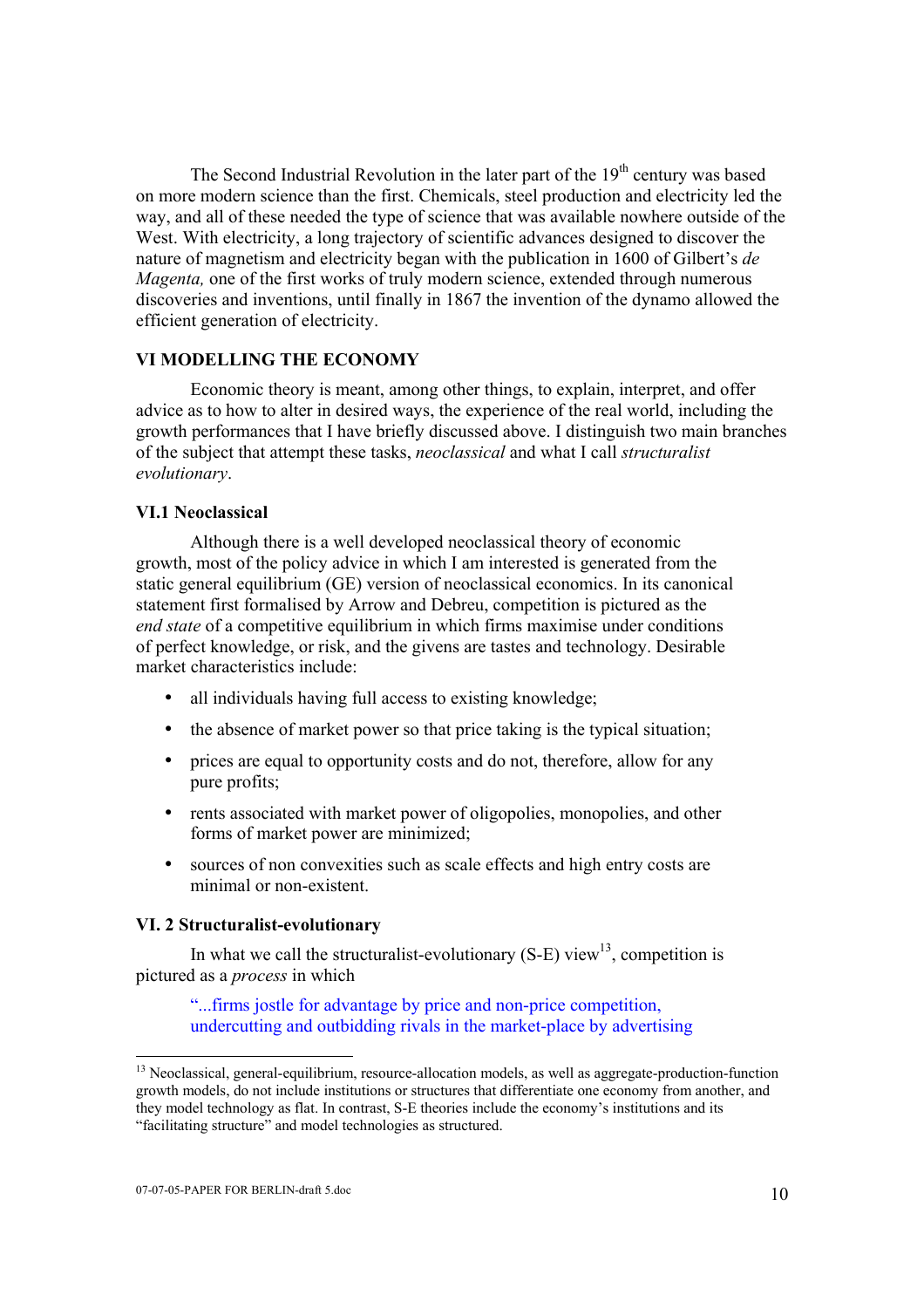outlays and promotional expenses, launching new differentiated products, new technical processes, new methods of marketing and new organisational forms, and even new reward structures for their employees, all for the sake of head-start profits that they know will soon be eroded. ...[in short] competition is an active process." Blaug (1997, p.255-6)

Technology is endogenous and is one of the most important strategic variables in inter-firm competition. Firms operate under conditions of uncertainty (about which more later) and, as a result, they grope into an uncertain future in a profit seeking but not profit maximizing manner. The things that drive the economy towards desirable results are the very characteristics that are seen as undesirable sources of market imperfections in neoclassical economics.

- Given that most private sector R&D is internally financed by existing firms, large profits are the drivers of much technological change and economic growth.
- Price taking is not the most desirable market structure because perfectly competitive industries rarely innovate, instead oligopolies are at the forefront of technological advance.
- Given the uncertainly associated with invention and innovation, large profits are the carrot that induces agents to attempt leaps into the unknown.
- An innovator knows something that his competitors do not and this asymmetric information produces the needed profits.
- Thus, although the special case of an entrenched monopoly that does not innovate because it has a protected market is regarded as undesirable, most other 'market imperfections' are the very forces that drive economic development.
- Scale effects, rather than being imperfections to be offset, are some of the most desirable results of new technologies, particularly those associated with the "historical increasing returns" analysed by LCB (397-401).
- Non convexities associated with entry costs for new firms and development costs for new products are the accepted costs of innovation and the source of some of the rents that drive such behaviour.

# **VII ECONOMIC POLICY**

 Because they see different market characteristics as desirable, the two theories have radically different implications for economic policy. According to S-E theory, many of the very market imperfections that are seen as impediments to optimality in neoclassical theory are important sources of growth in a dynamic economy and are to be encouraged not suppressed. In contrast, neoclassical theory stresses the creation of an efficient, or optimal, allocation of resources and derives a unique set of policy prescriptions that apply with equal force to all economies and all activities, whatever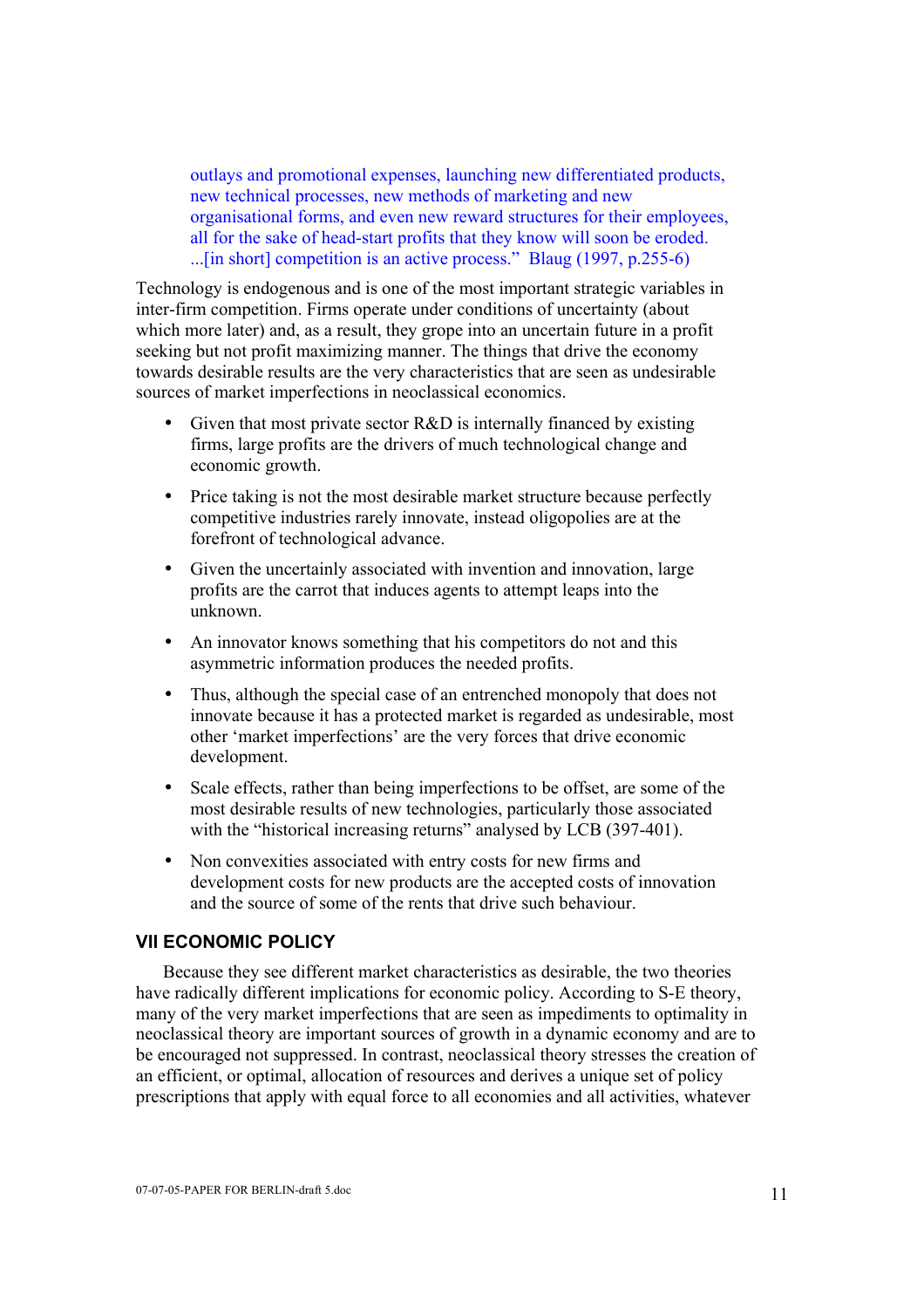their differences.14 *This is to remove market 'imperfections' or 'distortions' wherever they are found.*

## **VII.1 The Second Best Problem**

 The theory of second best shows that the above-stated neoclassical advice does not provide reliable rules for piecemeal improvements in welfare.<sup>15</sup> Although the conditions for a first best optimum are clear, establishing some of these conditions when others go unfulfilled does not guarantee increasing economic efficiency, a proposition proven in Lipsey and Lancaster (1958) and earlier stated by Samuelson (1948) and Pareto (1898).

 Things that prevent attaining an efficient allocation of resources are variously called 'constraints' or 'distortions.' Since neither of these terms cover everything with which I am concerned, I use the term "sources of divergence," *sources* for short. I define these as anything that if introduced on its own would prevent the achievement of a perfectly competitive, price-taking equilibrium that was Pareto efficient and otherwise attainable.

The list of the many prevalent *sources* is daunting.<sup>16</sup> Each point in the list is a different type of *sourc*e and each type contains many items.

- 1. Market structures are rarely competitive enough to make marginal cost equal to price: oligopoly, monopolistic competition and monopoly vastly outnumber cases where firms are price takers. Some price setting behaviour occurs because of technologically determined factors such as scale economies, some because of firm-determined entry barriers and product characteristics<sup>17</sup> and some because of policy.
- 2. Since most products are differentiated, fixed costs that create significant nonconvexities are ubiquitous: e.g., entry costs of new firms, including those needed to establish its distribution networks; development costs of new products, and advertising needed to publicise them.
- 3. Location in space creates overlapping oligopolies where neither monopolistic nor perfect competition is typically possible (Eaton and Lipsey, 1989 and 1997: Introductory Essay). Fixed costs ensure that space is inhabited by "lumpy" firms located at distinct points in space. This implies that free entry will not drive profits to zero (Eaton and Lipsey, 1978). Furthermore, the Nash equilibrium under

<sup>&</sup>lt;sup>14</sup> A distinction is usually made between the purely positive concept of a Pareto efficient allocation of resources and the normative one of an optimum allocation, which requires the value judgments about such things as the relevance of the potential compensation test. Since most of what I say in this paper is applicable to both concepts, I use the terms efficiency and welfare interchangeably.

<sup>&</sup>lt;sup>15</sup> See Lipsey (2007) for a detailed discussion of second best theory and its critics.

 $16$  These are quoted from Lipsey (2007).

 $17$  There is no impersonal market in which the price of a generic version of differentiated products, such as refrigerators, is determined. Individual manufacturers must administer their own prices and take externally determined sales as their market signals. For discussion of the effect of product differentiation on the competitive model see Eaton and Lipsey (1989).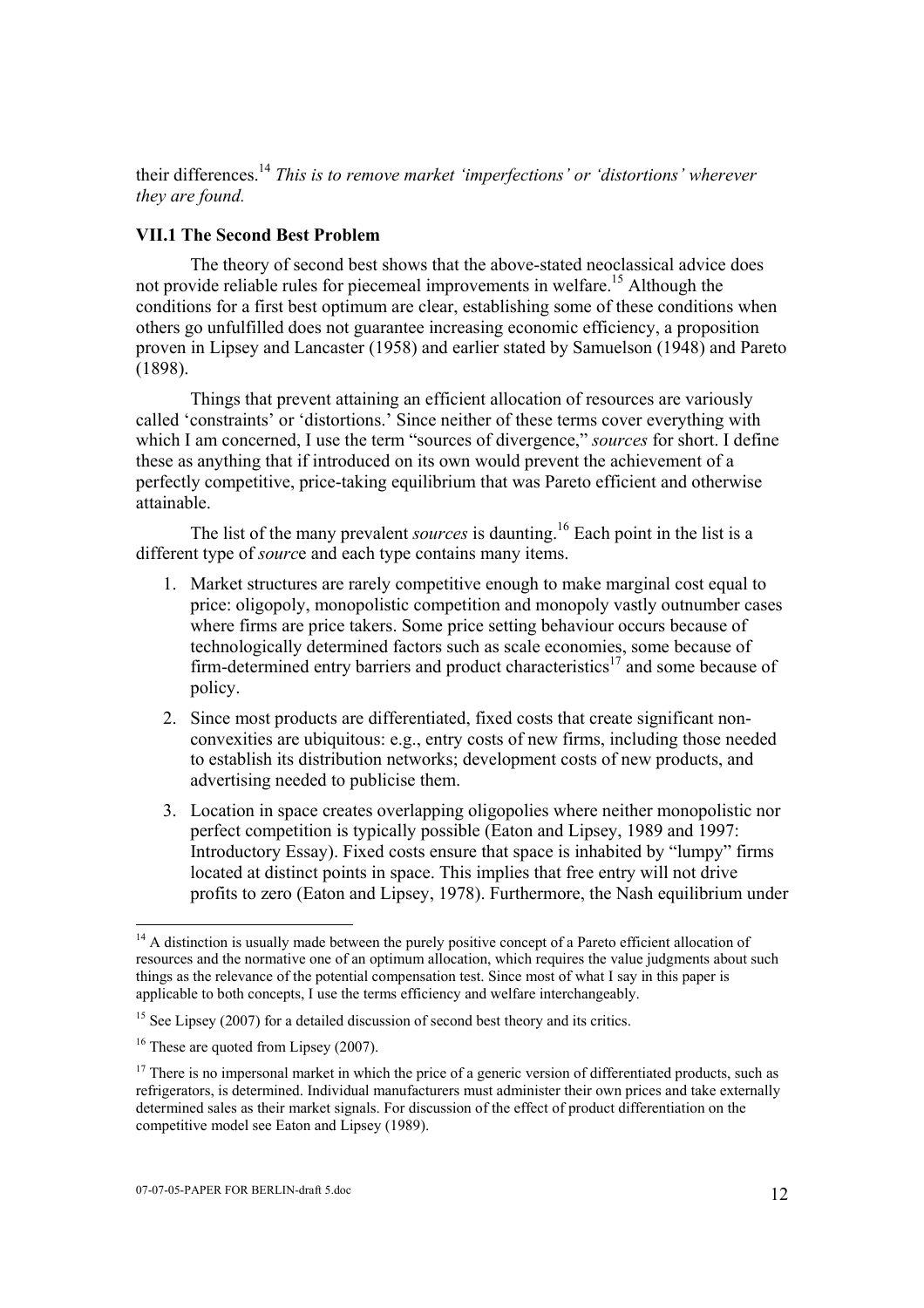free entry produces a pattern of rectangular markets rather than the efficient pattern of Löschian hexagons (Eaton and Lipsey, 1976).

- 4. Many labour markets are not auction markets. Wages are often payments on implicit long term contracts, varying with age. Wages are often signalling devices. Labour markets are often internal, employers promoting existing employees rather than searching outside for better candidates. Even where these, and many other similar forms of behaviour, are efficient responses to non-perfectly competitive circumstances, they upset the Paretian conditions in labour markets.
- 5. Governments intervene in many markets with such things as rules, regulations quantity restrictions, taxes and subsidies, import tariffs and non-tariff barriers.
- 6. Incomplete and asymmetric information abounds.
- 7. Positive and negative externalities are attached to many economic activities.
- 8. There are many missing markets.
- 9. One of the foundations of welfare economics, the maximisation of utility functions in which the only arguments are the goods and services consumed by the agent in question, is currently being challenged (Sen 1994 and Layard 2005). Modern research confirms that individuals are social animals and what others do enters into their utility functions in myriad ways. This greatly alters set of policies that can increase welfare.

 We do not have a GE model of an institutionless, fully uncontrolled market economy with the mix of market forms that characterises a typical industrialised economy, as outlined in point 1 above. Thus, there is no compelling theory or evidence to suggest that such economies are statically efficient. Furthermore, we do not have a model that incorporates the other static *sources* mentioned above. The upshot is that we do not know the necessary and sufficient conditions for achieving an economy-wide, static, first-best, allocation of resources even in a theoretical economy that includes the full array of actual *sources* rather than a few selected ones.

 Achieving an economy-wide second best optimum allocation looks even more difficult than achieving the first best. Without a model of the economy's general equilibrium that contains all of the above *sources,* we cannot specify the existing situation formally and so cannot calculate the second best optimum setting for any one *source* that is subject to policy change.<sup>18</sup>

None of this has prevented many economists from trying to develop general rules for making second best improvements  $-e.g.,$  "reducing the largest 'distortion' must bring gain"19. I consider many of these in Lipsey (2007) and

 $18$  This is an important point since much of the literature that is critical of second best theory assumes that economists know a distortion when they see one and know that the ideal policy is to remove the distortion directly, something that is necessarily welfare improving only in an imaginary one-distortion world.

<sup>&</sup>lt;sup>19</sup> This particular proposition that occurs in the literature in several variants does not provide operational advice in a multi-*source* economy, since it is impossible to measure and hence rank the size of various items of the sources from all of the nine different types listed above.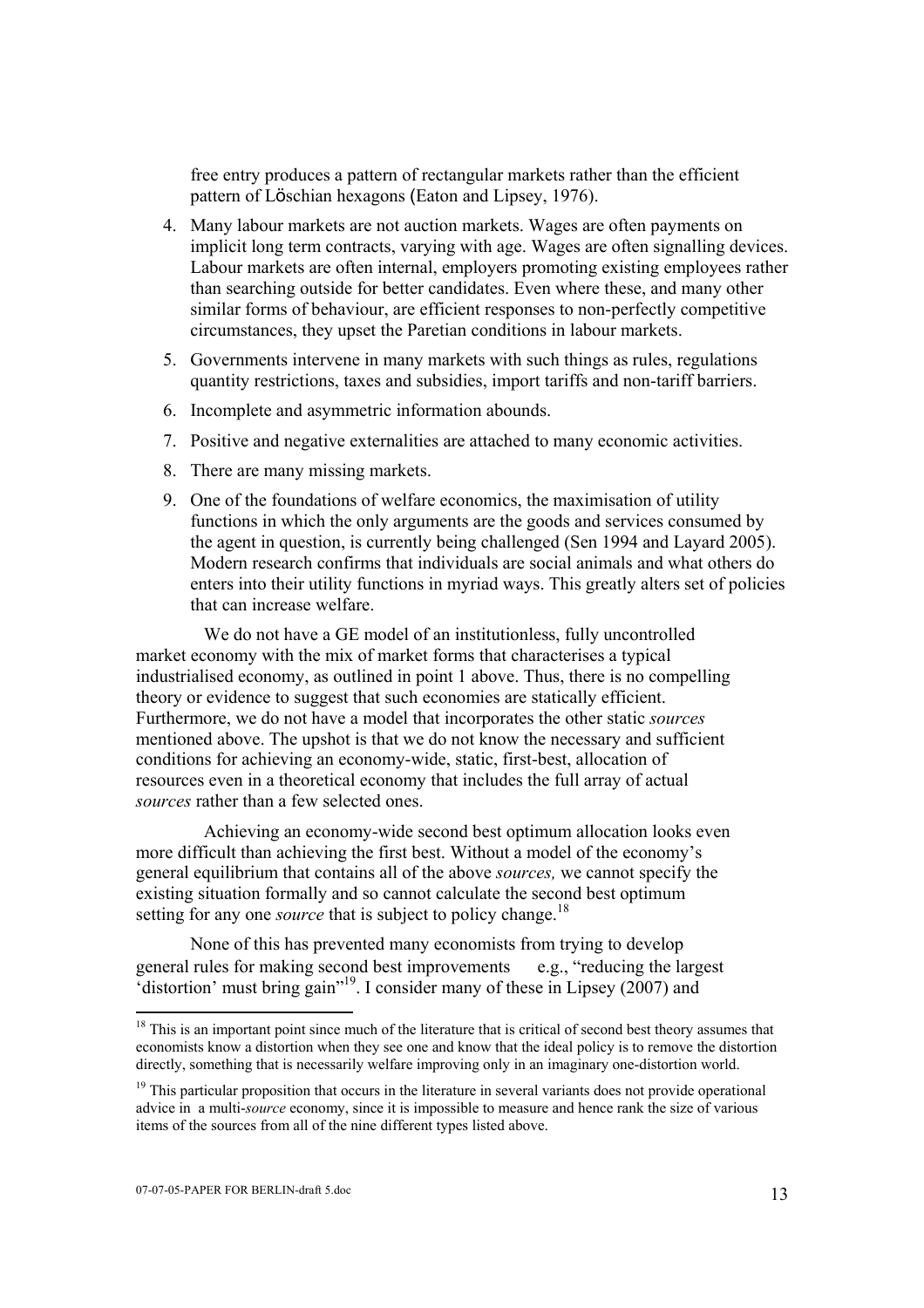argue that they are all open to some, often all, of the following types of objections.

*Type 1 objections*: Only one type of *source* is considered, such as taxes, and then usually only two items from this *source*, one that is given and one that can be varied by policy. No one knows if the results will stand in models with more items from the one type of *source,* to say nothing of items from the other types of *sources* listed above.

 *Type 2 objections*: Many of the propositions are based on restrictive assumptions not found in reality, and so provide no obvious guide for practical policy  $-$  for example, all goods are substitutes for each other, or all have unit elasticities of demand, or the economy is separable into parts that do not interact to with each other,

*Type 3 objections:* The possible effect on technological change is ignored—a serious shortcoming since small induced changes in the growth rate can have large cumulative effects on GDP.

 To consider the great importance of this last type of objection, we first need to consider the economics of knowledge

## **VII.2 The Economics Of Knowledge**

 Long before endogenous knowledge entered macro growth theory, micro economists were writing about the economics of knowledge and of endogenous technological change. Smoker (1966) and Rosenberg (1982) were among the first to follow Schumpeter's lead in studying how the economic system generated technological knowledge endogenously. (At the time, both standard micro and macro models treated technology as exogenous.) Paul Romer (1986), who introduced endogenous technological change into macro growth models, argued that what made his new growth theory important was that it pointed to something that really was different, knowledge.

## *VII.2.i Characteristics of knowledge*

 Knowledge, which lies behind technology and hence much of economic growth, is unlike ordinary private commodities in that it is non-rivalrous — one person's use of some piece of knowledge does not diminish any other person's ability to use the same knowledge. Consider the 2*x*2 matrix shown in Figure 1. Pure private goods of standard economic analysis are rivalrous—if you eat this apple, I cannot also eat it—and excludable—if I buy it, it is clearly mine not yours. Pure public goods, are non-rivalrous and non-excludable—e.g., everyone benefits when the police protect some public neighbourhood and no one can own that protection in order to exclude others who enter that neighbourhood from gaining the benefit.20 *Knowledge is different from both of these*. It is non-rivalrous, since one person's use of it does not diminish another person's ability to use it, and it is (at least partially) excludable. The reasons for the latter characteristic

l

 $20$  Importantly, what is or is not a public good at any one point in time depends on technology. For example, radio and TV were initially public goods but with the development of cable, satellite, and other types of excludable transmission technologies, they were able to take on the characteristics of a non-rivalrous but excludable technology.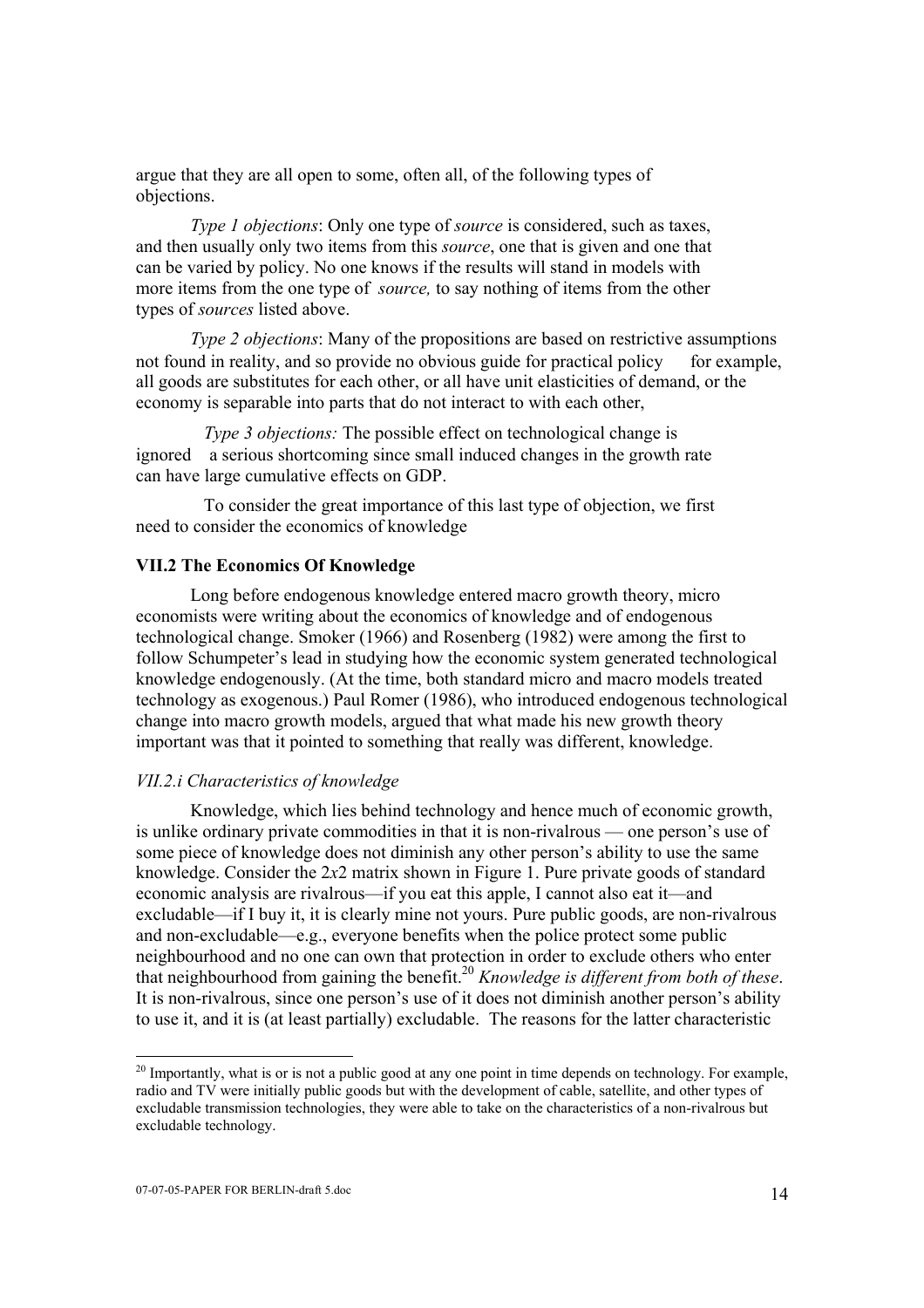are (1) that much technological knowledge can be patented or copyrighted; (2) some of it can be kept secret—at least for enough time to profit from having access to it; and (3) most of it requires a great deal of acquired tacit knowledge before it can be profitably employed.

|               | Excludable                                                                       | Non-Excludable         |
|---------------|----------------------------------------------------------------------------------|------------------------|
| Rivalrous     | NORMAL GOODS                                                                     | <b>COMMON PROPERTY</b> |
|               | Apples                                                                           | Fisheries              |
|               | <b>Dresses</b>                                                                   | Common Land            |
|               | TV Sets                                                                          | Wildlife               |
|               | Computers                                                                        | Air                    |
|               | A seat on an aeroplane                                                           | <b>Streams</b>         |
| Non-Rivalrous | <b>KNOWLEDGE</b>                                                                 | <b>PUBLIC GOODS</b>    |
|               | All codifiable knowledge pure<br>and applied. ( <i>Partially</i><br>excludable.) | Defence                |
|               |                                                                                  | Police                 |
|               |                                                                                  | Public Information     |
|               |                                                                                  | Broadcast signals      |
|               |                                                                                  | Some navigation aids   |

Figure 1

# *VII.1.ii Implications for efficiency conditions*

 The upshot according to Romer (1990, 1994) is that the conditions for an optimum allocation of the nation's resources do not apply to knowledge even if all the other optimum conditions could (unrealistically) be satisfied. The optimum condition for any piece of knowledge that already exists is that its price be zero since that maximises its use, but it minimizes the monetary incentives for inventors to risk their time and money on discovering new applied knowledge. In contrast, we could imagine (at least in theory if not in practice) giving perfect protection to inventors and innovators, allowing them to extract rents equal to the full value of their new knowledge. But this would slow the diffusion of this knowledge. Since technologies build on each other in a path dependent manner—what has gone before provides a platform for what can be invented and innovated now—slowing the diffusion of existing knowledge and practices also slows the development of new knowledge and practices. So there is a trade off between more secure property rights to encourage inventions and innovations and less secure property rights to encourage diffusion and consequent downstream inventions and innovations—and there is nothing in the neoclassical model to tell us the optimum position on this tradeoff. So formal analysis alone cannot derive necessary and/or sufficient conditions for an optimum allocation of resources in an economy in which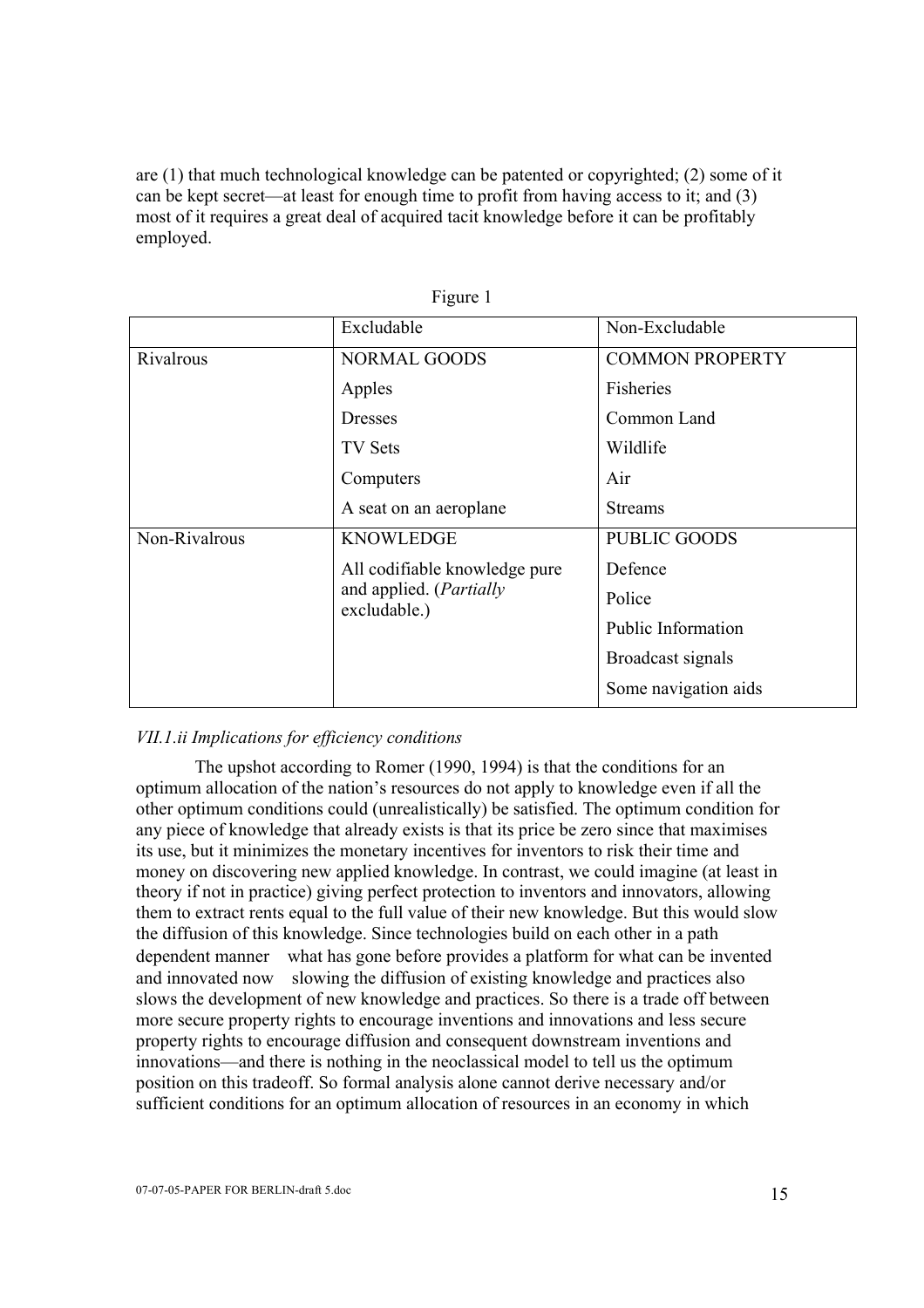knowledge is being created endogenously. Deciding how to make the invention-diffusion trade off necessarily involves judgments that cannot be derived from formal models.

 Using a different line of argument S-E, economists who study the generation of knowledge from a micro point of view come to the same conclusion that there is no unique optimum allocation of resources. The argument starts by distinguishing between risk and uncertainty, as Frank Knight (1921) did long ago. Risky events cannot be foretold with certainty but they have well-defined probability distributions and hence well-defined expected values. Uncertain events have neither well-defined probability distributions nor well-defined expected values. Because innovation means doing something not done before, it always involves an element of Knightian uncertainty. When major technological advances are attempted, it is typically impossible even to enumerate in advance the possible outcomes of a particular line of research, including all of the applications that can be made from some successful breakthrough. Furthermore, the search for one objective often produces results of value for quite different objectives. All this implies that agents will not be able to assign probabilities to different occurrences in order to conduct risk analysis as conventionally defined.

 A key characteristic of risky situations is that two agents possessed of the same information and presented with the same set of alternative actions will make the same choice—the one that maximises the expected value of the outcome. A key characteristic of uncertainty, however, is that two equally well-informed agents presented with the same set of alternatives actions may make different choices. If the choice concerns R&D, one may back one line of attack while the other backs a second line, even though both know the same things and both are searching for the same technological breakthrough. No one can say which agent is making the better choice at the time that the decisions are being made.<sup>21</sup> So when technology is changing endogenously, profit seeking in the presence of uncertainty, rather than profit maximising in the presence of risk, implies that there is no unique, welfare-maximizing equilibrium of the sort derived in neoclassical static economics.

*The concept of an efficient or optimum allocation of resources cannot be defined, even in theory, in a world of constant, endogenously induced technological changes made under conditions of uncertainty because future payoffs can only be discovered after they have arrived.* 

Of course, if we could foretell the full future consequences of our current actions, we could maximise the present value of all future consumption. But it is in the nature of uncertainty that this cannot be done.

This in turn has another important implication:

*There does not exist a unique set of formally determined, optimum public policies with respect to technological change in general and R&D or human capital formation in particular.* 

<sup>&</sup>lt;sup>21</sup> Japanese and American firms have been observed to make different R&D decisions although both are searching for the next advance in some product over which they compete. For examples see Dertouzos, *et al* (1989) and Womack *et al* (1990)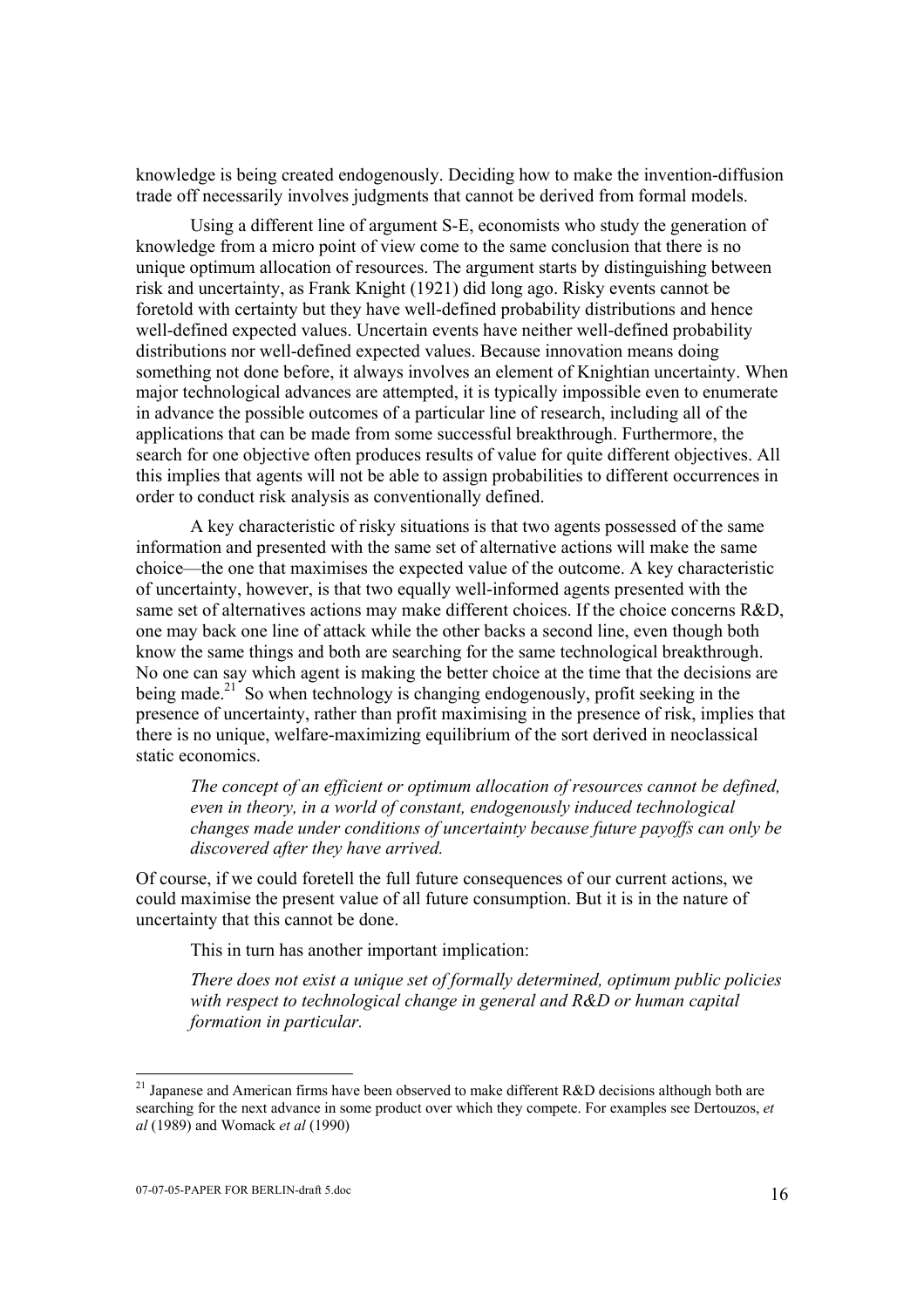Accepting this conclusion has important consequences for how we view economic policy in the area of growth and technological change. If there is no unique optimum rate of R&D, of innovation, or of diffusion, policies that affect these decisions whether directly or indirectly (*and almost all polices have some such indirect effects*) must be based on a mixture of theory, measurement and subjective judgement. The need for judgement does not arise just because we have imperfect measurements of the variables that our theory shows to be important, but because of the very nature of the uncertain world of knowledge-driven growth in which we live.

### *VII.2.iii Implications for policy*

 Rejecting optimality does not imply rejecting policies designed to affect the development of knowledge through R&D or other activities. What is rejected is the idea that we can determine *the* best amount of such activity by comparing the actual amount against some formally derived criteria of optimality. After considering and rejecting attempts in the literature to derive general rules applicable to achieving a full second best optima, or for making piecemeal improvements in welfare in second best settings. I conclude (Lipsey 2007 forthcoming):

"In all practical circumstances, economists investigate policy issues using methods that omit a potentially significant subset of *sources*. Thus we must of necessity make personal judgments about the applicability of such models when predicting where piecemeal, second-best improvements are possible. This is one of the many reasons why policy advice must use a mixture of formal modelling, appreciative theorizing, relevant evidence and an inevitable amount of judgment and why it must be context specific (i.e., there are few practical generalisations that apply to each and every set of items in each and every *source*). The task is easier if the objective function is more circumscribed than the whole society's welfare. Although all of this may be obvious to economists with policy experience, it is not a warning typically emphasised in public economics texts."

 A typical illustration of many these points is found in the excellent article by Baumol (2004). He argues in favour of parity pricing (or ECRU) for copyright fees, and as he observes later in the paper, his argument also applies to some forms of patents. His objective is to ensure that among agents competing for use of some 'resource' the one who wins is the one revealed by current output and input prices to be the most efficient. This analysis is open to my "objection 1" since, although the objective would be desirable in an otherwise first best world, it is not obviously efficiency or welfare increasing in the real world with the myriad *sources* that he does not consider. Clearly, it is Baumol's implicit judgment that the objective is also desirable in such a world. I do not object to that judgment but only insist that this is a second best problem<sup>22</sup> since the relevant prices are all determined in second best situations and it is thus a matter of

 $22$  Some confusion was caused by Lipsey and Lancaster's use of terms. A 'second best situation' referred to *any* situation in which the first best was unachievable. The 'second best optimum setting' for any *source* referred to the setting of that *source* that maximises the value of the objective function, *given settings on all the other existing sources*. I follow those usages here.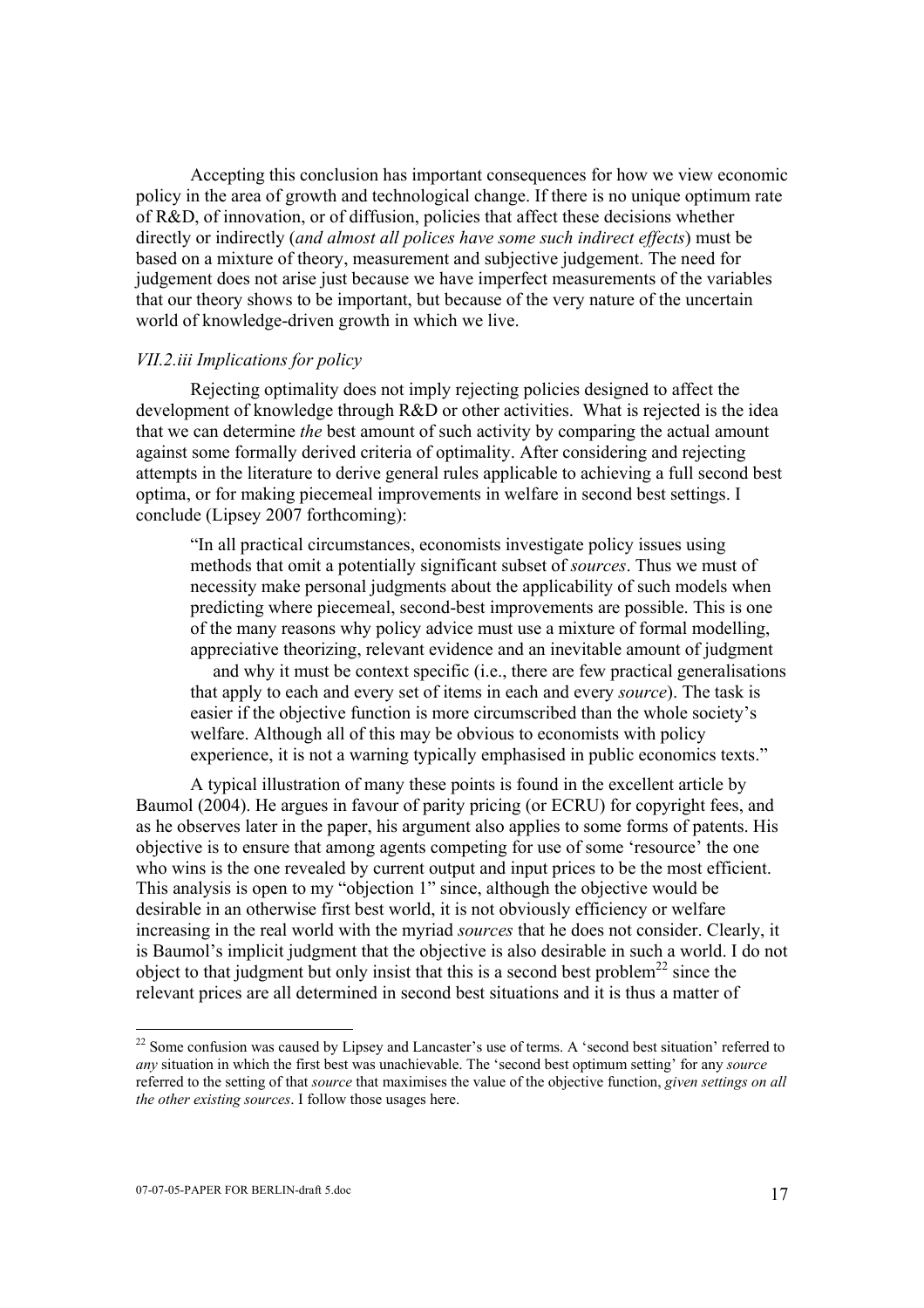(implicit) judgment that second best ramifications in other markets do not need to be considered.

 Baumol's paper also illustrates another of my points that policy is much more amenable to welfare analysis when the objective function is more circumscribed than maximizing the whole community's welfare. In Baumol's case, although maximising community welfare might be a behind-the-scenes objective, the up-front objective is to ensure that, judged by current market signals, the most 'efficient' agent gets the resource. Various policies to this end *can* be assessed in a formal model, even though such a model *cannot* demonstrate conclusively that the policy will increase the economy's overall economic efficiency and/or welfare.

 Unusual in such studies of efficiency, Baumol does not ignore the conditions that lead to my "objection 3". When he considers the objection that parity pricing will protect monopoly profits, he takes a Schumpeterian line saying that since these profits are one of the sources of long run technological advance, we should not necessarily dismiss a policy just because it protects them. I agree, but stress that *how much* profit we allow to encourage *some undetermined amount* of technical progress is a judgment call that cannot be established solely by formal analysis. Even if we could quantify these relations (a very tall order), we still would have no formal way of deciding between those who argued that accepting the high profits as the price of the resulting extra R&D was a good bargain and those who argued that it was not.

# **VII.3 Technology enhancing policies**

 I follow the dictionary meaning of intellectual property to include "certain names, written and recorded media, and inventions." I call any policy designed to encourage the generation and use of new technological knowledge a 'technology enhancement policy'.

# *VII.3.i Alternative policies*

 The judgment that the unaided market would not produce enough new knowledge both because of its beneficial spillovers and because the degree with which, and the time span over which, it can be appropriated is accepted by both neoclassical and S-E economists. United in the goal of wanting to encourage the creation and diffusion of new knowledge beyond what the unaided market would accomplish, the two schools differ on methods.

 The neoclassical view runs as follows. Since all agents are assumed to be maximizing expected values under conditions of risk, the expected payoff from all lines of R&D will be equated. This is an important result because (1) it allows economists to aggregate from the micro level to an aggregate R&D flow which has a well-defined, unique marginal product and (2) it implies that any total amount of R&D expenditure is, in the absence of externalities, optimally allocated among the various lines of research and development. Following Arrow (1962), the non-rivalrous nature of knowledge implies that less than the socially optimal amount will be produced by the unaided market. So there is a justification for encouraging knowledge creation by such policy tools as intellectual property protection and encouragement for R&D in the form of tax credits or subsidies, the exact amount of encouragement being what is required to equate the marginal social benefit of this activity with its marginal social cost. The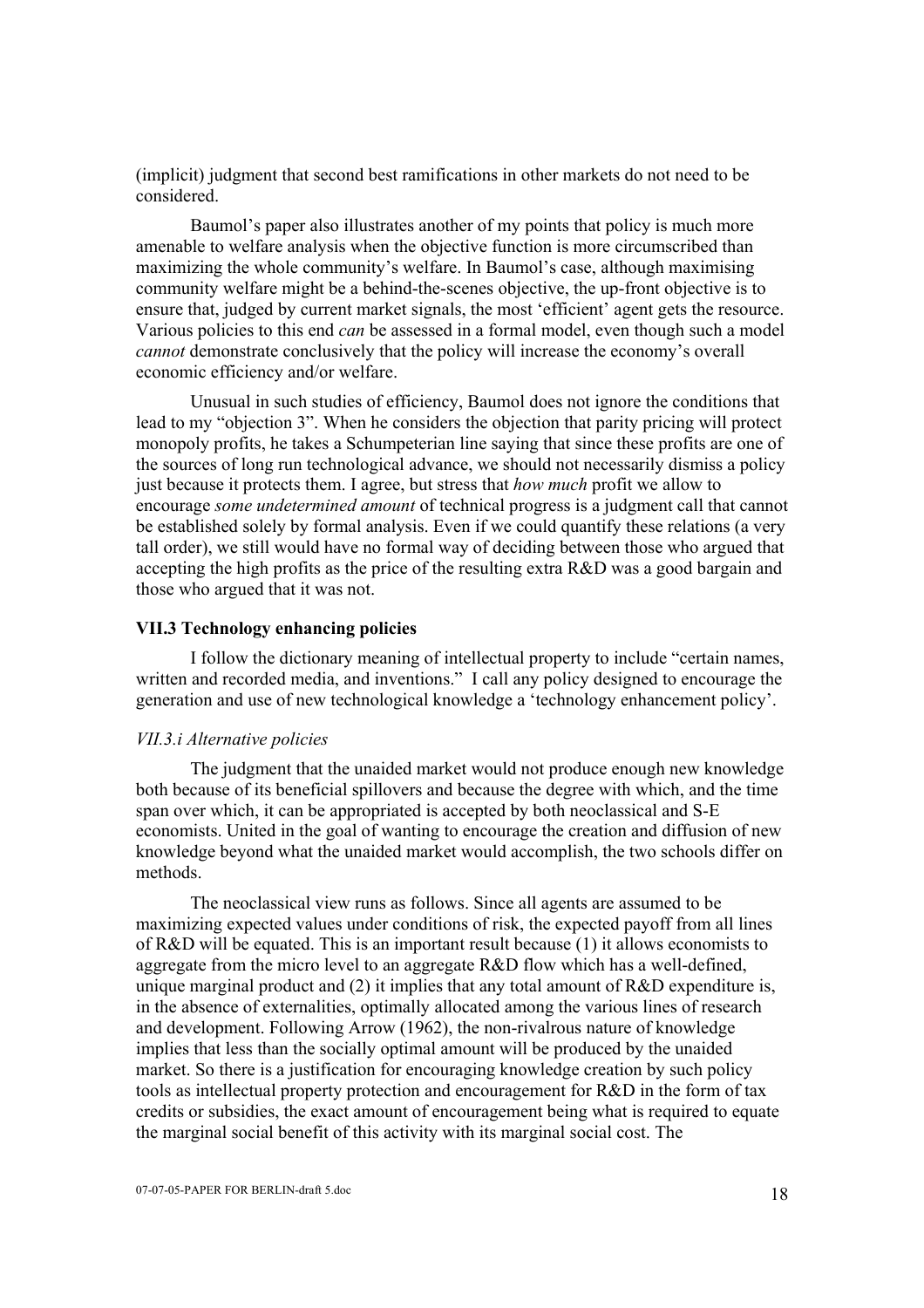encouragement of R&D through public policy should be "non-distorting". This can be accomplished by either an equal subsidy on all R&D or appropriate intellectual property rights. The standard theory of the firm predicts that the same increase in knowledge production can be obtained either by shifting its marginal cost downwards (by, e.g., an R&D subsidy) or shifting its marginal revenue upwards (by e.g. increasing patent protection). The neoclassical case is for undifferentiated property rights for all kinds of knowledge creation and/or a general subsidy or tax credit but *not* for specific encouragement of any specific line of activity, which would "distort" market signals and cause a departure from the optimal allocation of resources among the various lines of R&D.

 S-E theory emphasizes the lack of an optimum allocation that can be determined by formal analysis alone due to ubiquitous non-fulfillment of the static optimum conditions (Lipsey and Lancaster), the non-rivalrous and partially appropriable character of knowledge (Romer) and the uncertainty associated with the generation, diffusion and application of new knowledge (Lipsey and Carlaw). Any one of these three is sufficient to establish the need for technology enhancing policies to be based on a mixture of theory, empirical knowledge, and a strong element of judgment. The theory also predicts that even if patent protection were the same everywhere, its effects could not be duplicated by an R&D subsidy in a world of uncertainty because there is then no well defined expected marginal returns from R&D.

#### *VII.3.ii Patent protection*

In this section, I first discuss a few of the alleged differences between patents and copyrights, and then go on to argue that patent systems cannot be neutral in their impact on different lines of R&D. After that, I consider some of the historical evidence, first, on the relation between patents and inventions and then between patents and the inventiondiffusion trade off.

My concern is with the development of new technologies whose intellectual property protection is mainly in the form of patents. Copyrights, which mainly protect the expression of 'ideas' in such forms as books and music, share both similarities with and differences from patents, which I do not have space to consider in detail here.<sup>23</sup> I will. however, observe that the differences are often alleged to include two questionable ones. First, that patents require disclosure. But what is disclosed are things that are already disclosed by publication in the case of copyrights. So the end result is much the same. The second is that copyright protection is not symmetrical between the producer and the distributor, the latter often taking much, even most, of the benefit. But this is a matter of market power not a difference that is inherent between patents and copyrights. Often inventors have little market power and most of the benefit of what they discover then goes to the agent who obtains the patent for their invention. Also, once artists obtain market power, say as the Beatles did, they can bargain for much of the payoff from the copyrights on their new works. But there seems to me to be a vastly more important difference in that, as illustrated in my earlier discussion of GPTs, patents cover new technologies many of which have enormous spillovers that affect the path of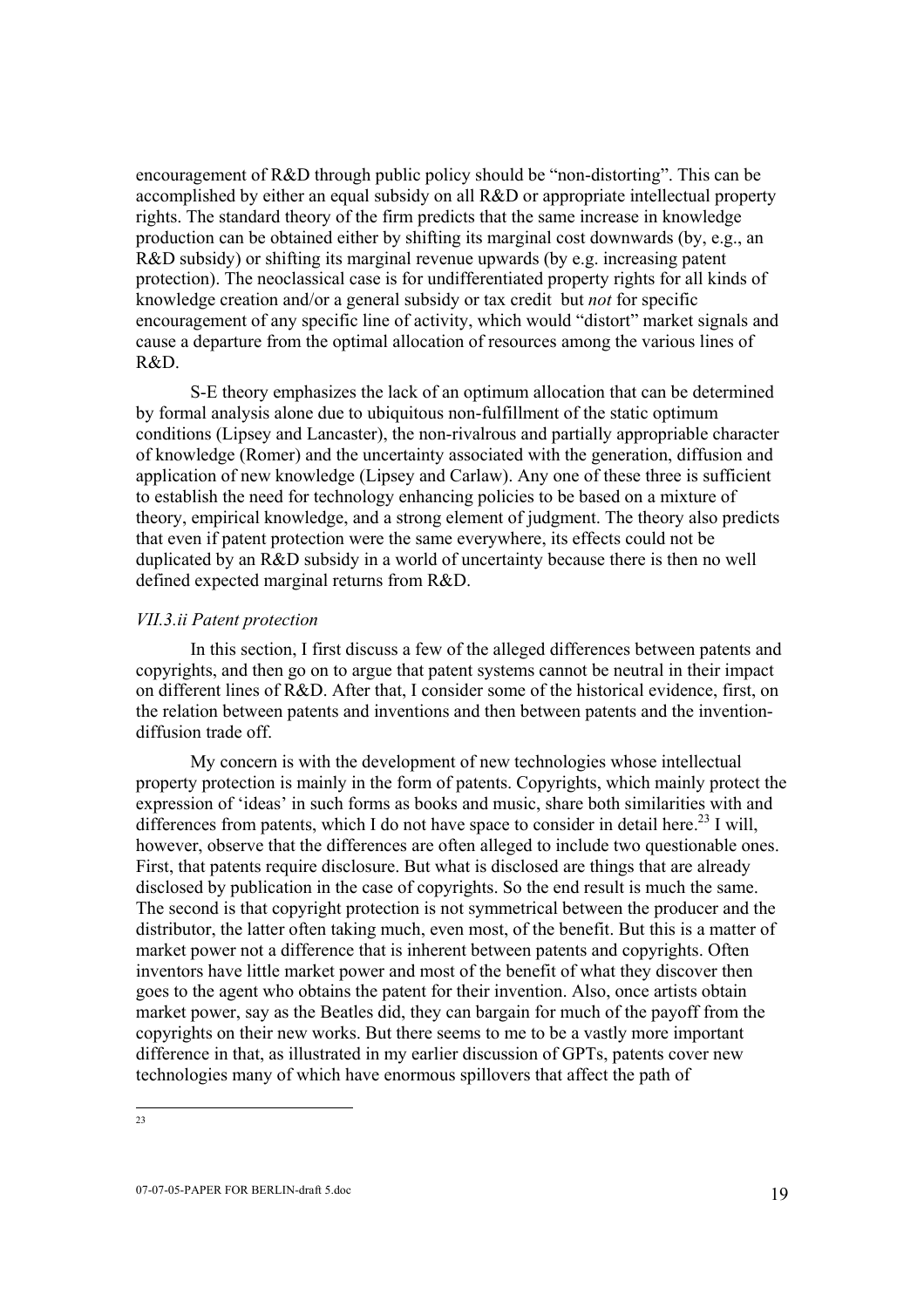technological change and the course of economic growth often over decades and sometimes over centuries, while copyrights cover creations that have by comparison miniscule spillovers—when they have any at all. For this reason, the social goals in promoting patents and copyrights must encompass some very different objectives

The general neoclassical ideal is for "non-distorting" policies that do not alter relative price signals. But as is well known a patent system cannot be neutral even in an otherwise neoclassical world. In some areas, such as pharmaceuticals, patents are relatively enforceable. In other areas, particularly where the characteristics of the product are continuously variable, patents are difficult or impossible to enforce. So the strengthening of patent laws does not grant temporary monopoly power equally in all lines. Instead, it changes the signals by shifting the expected marginal revenue curve differentially in favour of those where patent laws are relatively easy to enforce and against those where they are not. In neoclassical terminology, there is no such thing as a non-distorting patent policy.

 When asking why the West grew rich as we did earlier, the question arises: How important were patent laws? North and Thomas (1973) make a case for their importance, pointing particularly to the reform of the UK patent law in the  $18<sup>th</sup>$  century, after which there was a big increase in the number of patents, followed by the beginning of the Industrial Revolution — at least as it is popularly conceived. They make a strong case, but against it must be set some contrary considerations.

 First, as already observed, the Industrial Revolution was the culmination of a series of technological trajectories stretching back to the early modern period. This was true of mechanised textiles machines and electricity as already mentioned and also of the steam engine that was the final product of a long period of interaction between science and technology that started with early modern investigations into the nature of air and a vacuum associated with names such as Galileo, Torricelli, Pascal, and Otto von Guericke. The majority of the developments in all three of these trajectories took place before the  $18<sup>th</sup>$  century patent reform and although the number of patents accelerated after the reform, there is no evidence of an acceleration of the inventions and innovations. So it is arguable that more patents were taken out because it was easier and cheaper to do so, but that the scientific and technological developments were due to human curiosity and the expectations of being able to obtain some of the fruits of one's inventions, just as they had been over the previous three centuries.

 Second, there have been other periods when major new GPTs were invented and innovated while the appropriate property rights came after, not before, the invention. In Medieval Europe water wheels were used first as grinders of grain but then to mechanise a host of other activities.<sup>24</sup> There is debate about how extensive this Medieval

 $24$  From about 1,000 AD onwards, the water-wheel-driven cam was used to replace animate energy sources and to mechanize at least some of the production in a wide range of manufacturing processes. Early uses of water wheels in Europe, together with the dates at which this use of each has been first substantiated, include: making beer (987), treating hemp (1040), falling cloth (1086), tanning leather (1138), sawing logs (1204), paper making paper (1238), grinding mustard (1251), drawing wire (1351), grinding pigments (1348), and cutting metal (1443). There were many other uses. In particular, the iron industry was transformed by water power. Stamping mills broke up iron ore prior to smelting. Mills operated trip hammers for forging the blooms. Water-wheel driven bellows allowed the heat of blast furnaces to reach crucial smelting temperatures, so that iron could be melted and cast in the way that bronze had been for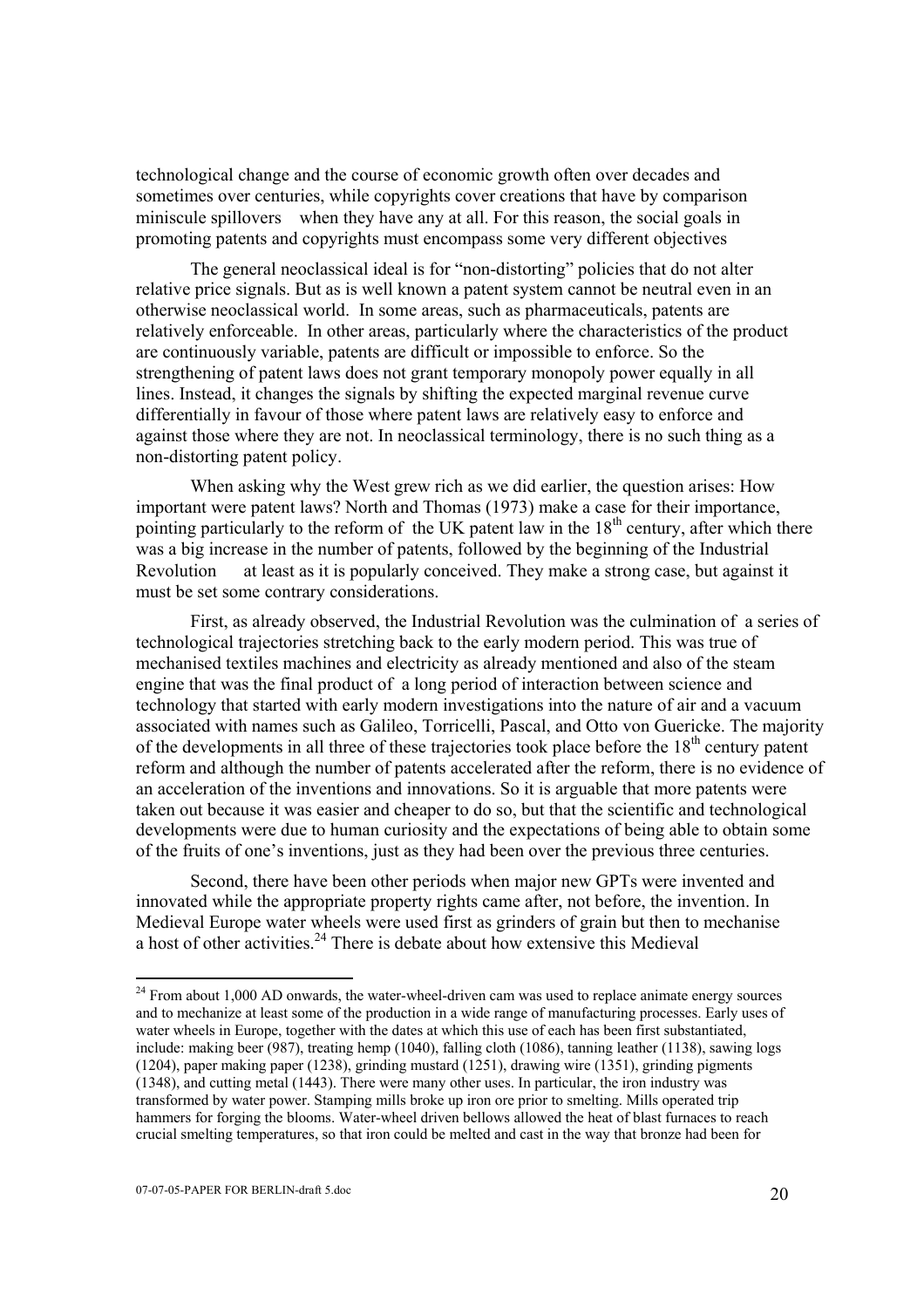mechanisation process was but that it occurred is beyond debate. The lakes created by the damming of rivers to establish heads of water strong enough to drive a water wheel created problems for those who wished to do the same up stream. Much litigation ensued and eventually riparian rights were defined.<sup>25</sup> But these came after, not before, the profusion of water wheels. Also, the revolution of bio-technology, in which we are still in the early stages, began without intellectual property rights being well established in the areas of biotechnology. As the developments occurred, property rights issues were raised and eventually settled (although not always to everyone's satisfaction). So the evidence of these two GPT revolutions, and others that I do not have time to mention, suggest that new technologies are often invented and innovated without property right protection but that they typically raise new property rights issues that are subsequently settled. No doubt if these are not settled, progress may be slowed, but the inventions and innovations got well underway without the protection that was subsequently deemed helpful. From this historical evidence it seems that there is at least a strong case that property right are defined more in response to the relevant innovations than as incentives to develop them.

 Now consider the invention-diffusion trade off emphasised by Romer. An important historical illustration is provided by James Watt's patent on his steam engine. Early in the last half of the  $18<sup>th</sup>$  century, the understanding grew that application of the steam engine to a wide set of new uses required engines that worked at more pressure than one atmosphere as did Watt's. Then in the last quarter of the century, improvements in iron manufacturing made possible the production of such engines. But Watt opposed such high pressure engines, believing them to be fatally unsafe. Thus, until his patent expired in 1800, the further development of his engine was prevented. Then within two years of its expiry, Trevithick in the U.K and Evans in the US produced high pressure engines whose favourable power /weight ratio was essential to expanding the uses of steam. The invention of the railway and the iron steam ship, along with many other applications, were held up by Watts' patent, which not only slowed the existing steam engine's diffusion, but, more importantly, stalled the invention of many new technologies that required high pressure engines.

 This example illustrates the many studies that show inventions to be interrelated, coming in bundles as one piece of new knowledge contributes to the discovery of another. Furthermore, complex technologies do not come into the world fully developed. New technologies usually begin operation in crude form and, as they diffuse through the economy, their efficiency improves and their range of application expands. Many of these new uses require the invention of additional supporting technologies. (Steam, electricity, lasers, and computers are typical examples of technologies that started in crude form and took decades, sometimes centuries, to develop much of their potential.) Thus patents which slow diffusion, also slow downstream inventions and innovations. This makes the overall effects of patents on invention and diffusion indeterminate in the absence of detailed case-by-case knowledge. The important conclusion for policy is that we cannot assume that by strengthening property rights we will always accelerate invention and innovation. Since doing so slows diffusion of any given *pre-existing set* of inventions, we

millennia.<sup>24</sup> Cast iron became an important new product with many uses.

 $25$  For details see Gimple (1993) and Gies and Gies (1994).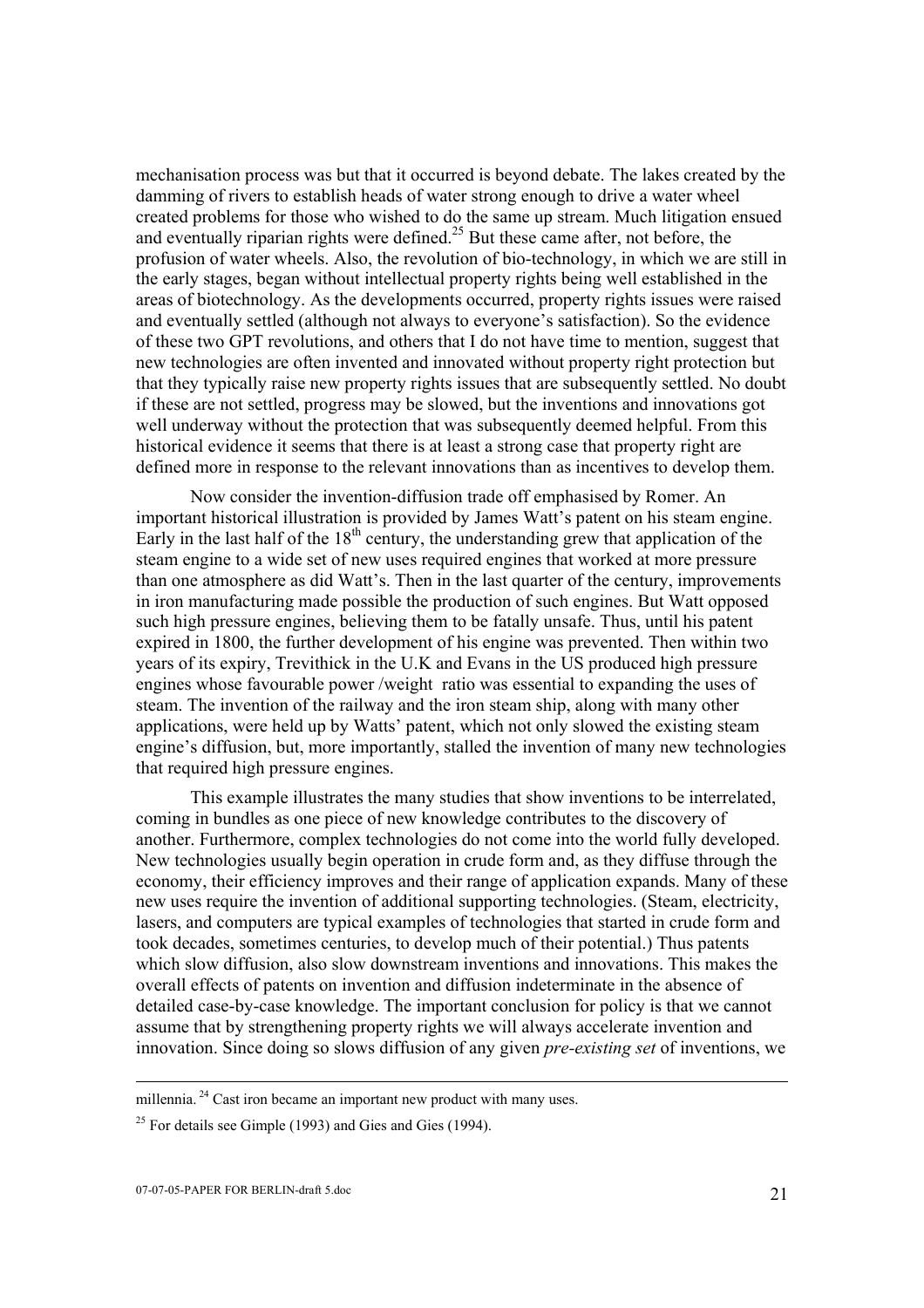cannot know in general what it will do to future inventions, many of which depend on the diffusion of existing inventions, nor what it will do to the total amount of future diffusion. Deciding on this trade off is a judgment call, one that, like other similar ones, can be assisted by theory, empirical knowledge and welfare economics but in the end requires an irreducible and significant element of judgement.

#### *VII.3.iii R&D subsidies and tax credits*

 In the neoclassical model, a generalized R&D subsidy is neutral with respect to private incentives. Since, as we have already observed, the expected value of the payoffs to the last dollar's worth of R&D will be the same in all lines of activity before the subsidy, they will remain so after the introduction of a non-distorting R&D subsidy or tax credit, which is the optimal type of encouragement.

 As S-E theorist might observe, however, that given that it is agreed that patents cannot be neutral in their effect (since the degree of enforceability differs greatly among industries), it is not clear why so much emphasis should be placed on having 'nondistorting' R&D policies. The nature of patents places the issue of intellectual property protection squarely in a second best situation and enforcing first best conditions for R&D subsidies is not obviously desirable, even in an otherwise neoclassical world. For example, it might in principle be welfare improving to adopt a scheme in which R&D subsidies were negatively related to the degree of protection provided by patents.

 More generally, in contrast to this neoclassical search for 'neutrality', S-E theory stresses that, given pervasive uncertainty, there are no well defined expected values and hence no expectation that the allocation of R&D to different lines will equate their expected payoffs, however these are defined.

 Also, since most R&D is internally financed out of profits, R&D is more closely related to the profitability of past efforts than to the expected future profitability of current ones. One implication is that there is no unique optimal R&D policy. Neither is there such a thing as a neutral or non-distorting policy. The various instruments of R&D policies will have different effects on the amount of R&D performed, depending on both the technological and the structural contexts within which they operate. Thus there is no general presumption against policies that are focussed on specific technologies, industries or activities. Indeed, since we inhabit a second best world, focussed policies that seek to redress some of the existing imbalances are in principle more desirable that 'neutral' policies that leave these imbalances unchanged.

Because most private sector R&D is internally financed by existing firms,  $^{26}$  the profits of monopolies and oligopolies that look socially unnecessary in a static context *are the very source of the R&D that produces the new technologies that underlie most economic growth*. So the text-book deadweight loss due to monopoly power would be better called 'the creative soil in which those with market power sow the seeds of economic growth'.

 Because there is no clear distinction between innovation and diffusion, much activity that is related to the development and use of new technologies may not appear to

<sup>&</sup>lt;sup>26</sup> Start ups matter but their R&D is small in relation to the total volume undertaken by established firms.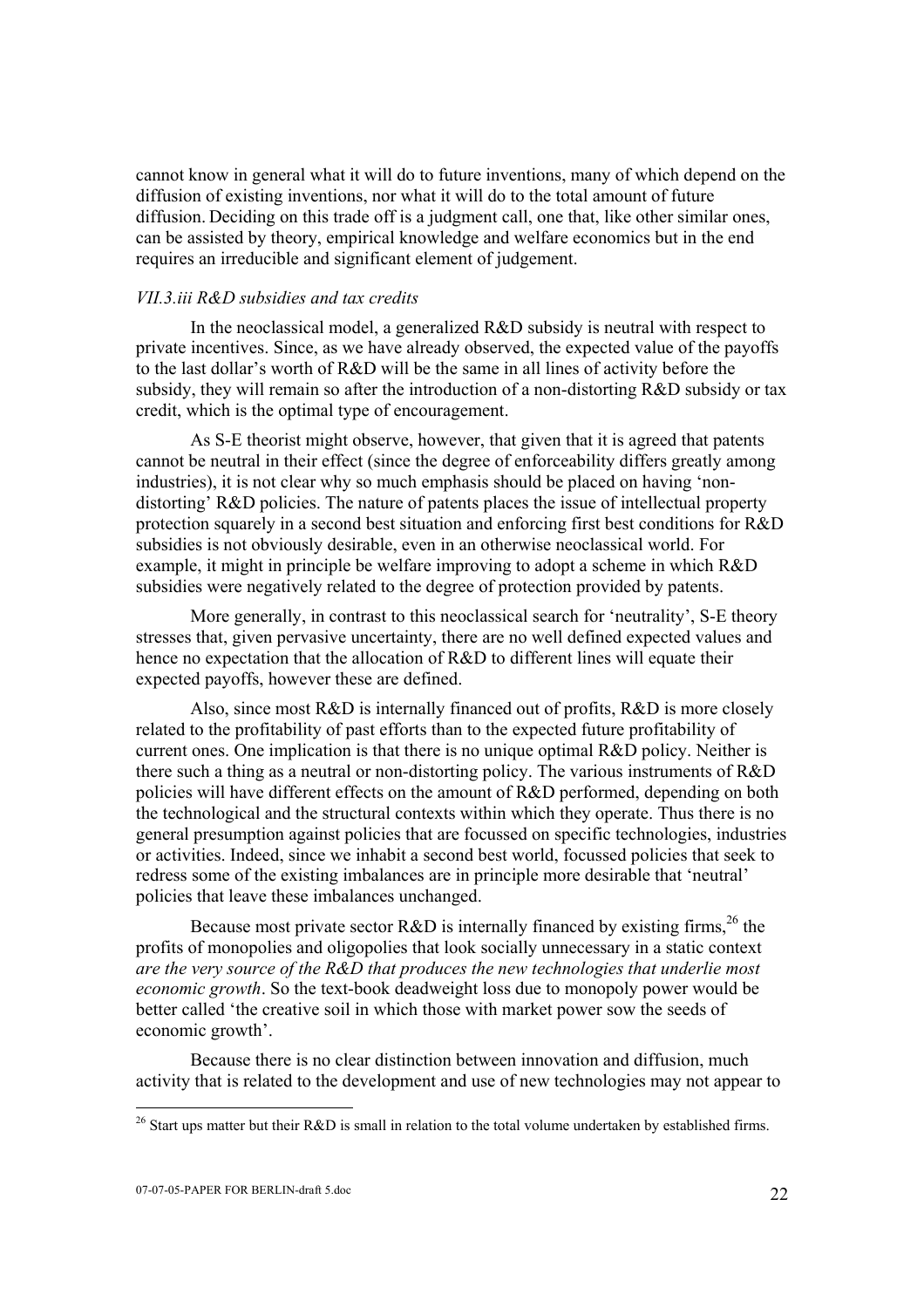be basic R&D. Small firms do little recognisable R&D but spend a lot of time monitoring what larger firms are doing and adapting their findings to their own uses. Although this activity may be just as important as upstream R&D, it is not typically covered by such broad polices as R&D tax credits or subsidies. Thus special focussed measures may be useful.

 What about the historical evidence on the use and effectiveness of 'neutral' versus 'distorting' policies? Although neoclassical theory is opposed to policies that focus on specific sectors or technologies, in practice, a very large number of important technologies have been encouraged in their early stages by public sector assistance worldwide. US policy provides many examples of this important point with the Department of Defence taking the lead in many cases. Because I do not have time to list the many US examples, I will merely quote Vernon Ruttan's major study (2001), in which he concluded that "...the public sector had played an important role in the research and technology development for almost every industry in which the United States was, in the late twentieth century, globally competitive." No one who has studied his 2001 book, and its 2006 successor, should be willing to pronounce the common thought-suppressing dictum "governments cannot pick winners." Clearly, governments have picked and backed some spectacular winners. Indeed, the US list is a long one including, among many other things, computers, aircraft, and the internet. The list shows that knowing when and how to use public funds to encourage really important new technologies in their early stages is an important conditions for remaining technologically dynamic, at least in many areas of advance. I hasten to add that this is no easy task. The field is strewn not only with many government successes but with many spectacular failures. So the operative debate should not be on the sham issue of whether or not governments always can or cannot pick winners but the real issue of conditions that favour success or failure in such government initiatives. This is what many economists have tried to do including Mowery and Nelson and (1999) and Lipsey and Carlaw (1996, 1998)

For just one example, the belief that civil servants know better than the private sector agents, and can efficiently dictate R&D decisions to them, seldom if ever achieved good results, either in catch-up or leading-edge economies. But many countries have championed consultative processes whereby the government agency and the main private sector agents pool their knowledge and come to a consensus on where the next technology push should be. (For further discussion see Lipsey and Carlaw 1996 and Lipsey and Wills 1996.) The parties then jointly finance the required research. This policy worked well in catch-up economies and it still works well when all private agents are pushing for a *fairly well defined* small-to-intermediate advance in pre-competitive technology.

#### **VIII REPRISE**

 Economic growth, which raises material living standards over the centuries, is largely driven by technological change that creates new products, new process, and new forms of organisation. New technologies are generated endogenously by public and private sector activities. Because firms seek to create and innovate new technologies under conditions of uncertainty (not just risk), they are better seen as profit-oriented entities groping into an uncertain future and learning by their failures as well as their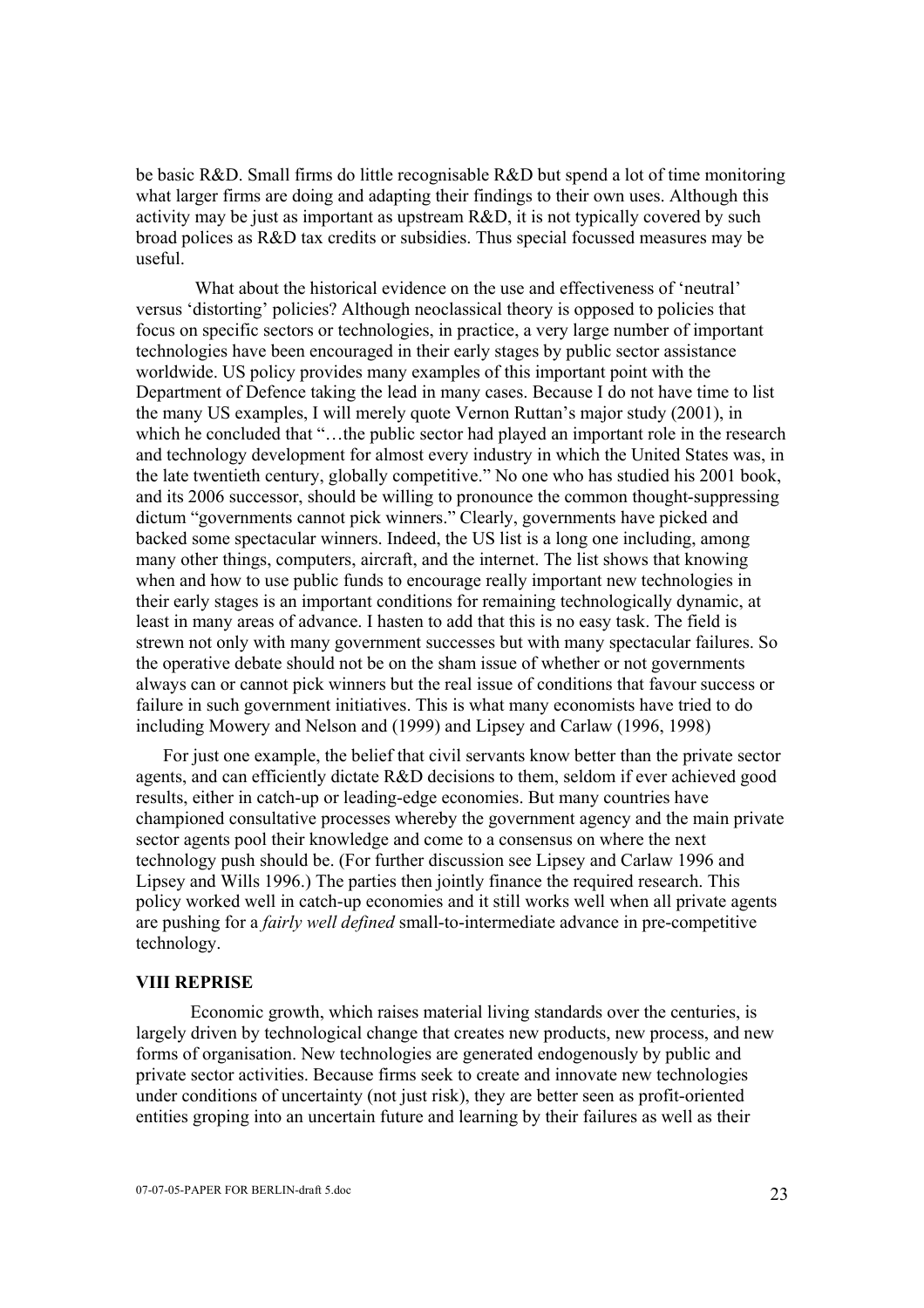successes, rather than as entities that maximize the expected value of future returns based on a knowledge of the probabilities associated with alternative lines of action.

When the West surpassed China in the  $18<sup>th</sup>$  century, the major difference between these otherwise quite similar economies was that the West had early modern science, particularly Newtonian mechanistic science. This provided the intellectual basis for the First Industrial Revolution which was almost exclusively mechanical. Institutions such as the separation of church and state, the concept of the corporation, the collective memory for scientific advances provided by the universities, provided much of the basis for the technologically superior performance of the West.

 In analysing economic performance, theories that stress static efficiency often produce different perspectives from theories that stress evolutionary growth. Indeed, some of the main conditions that contribute to static inefficiencies, such as oligopolistic market forms and the existence of pure profits, are those that contribute to technological change and economic growth. So the different theories often produce different policy prescriptions.

 Although the knowledge that is generated by endogenous economic activity is non-rivalrous, it is at least partially excludable (and is, therefore, not a pure public good). Formal analysis alone cannot determine the conditions for an optimum allocation because of  $(1)$  the ubiquitous non-fulfillment of the static optimum conditions,  $(2)$  the nonrivalrous and partially excludable character of knowledge and (3) the uncertainty associated with the generation, diffusion and application of new knowledge. Indeed when technological change is produced endogenously under conditions of uncertainty, the concept of an optimum allocation of resources is not even defined because future payoffs can only be discovered after they have arrived. It follows that all economic policies directed at increasing efficiency or growth, including technology enhancing policies, must be based on a mixture of theory, empirical knowledge, and a large element of judgment.

 Virtually all governments, and most economists, are revealed to accept the judgment that the unaided free market would produce an undesirably small flow of new technological knowledge due both to the spillovers caused by non-rivalrousness of such knowledge and the disincentives of being only partial excludable. They thus accept the desirability of technology enhancing policies. However, S-E and neoclassical theories differ on the means of encouraging such technological advance. Neoclassical economists tend to emphasise the desirably of 'neutral' or 'non-distorting' policies while S-E theorists argue that in a second best world of uncertain outcomes policies that are focussed on particularly technologies or types of activity are often desirable.

 There cannot be a neutral patent regime since the ability to enforce patents varies greatly among products and industries. By raising the payoffs to R&D, patents are assumed to increase the amount of technological knowledge that is generated and embodied in new innovations. Historical evidence is unclear on how important this is, since many important inventions and innovations occurred when there was little relevant patent protection. Historically, intellectual property protection often seems to have followed rather than proceeded major new GPTs. Historical evidence also shows that the concern that patent protection can slow the development of new technologies that use or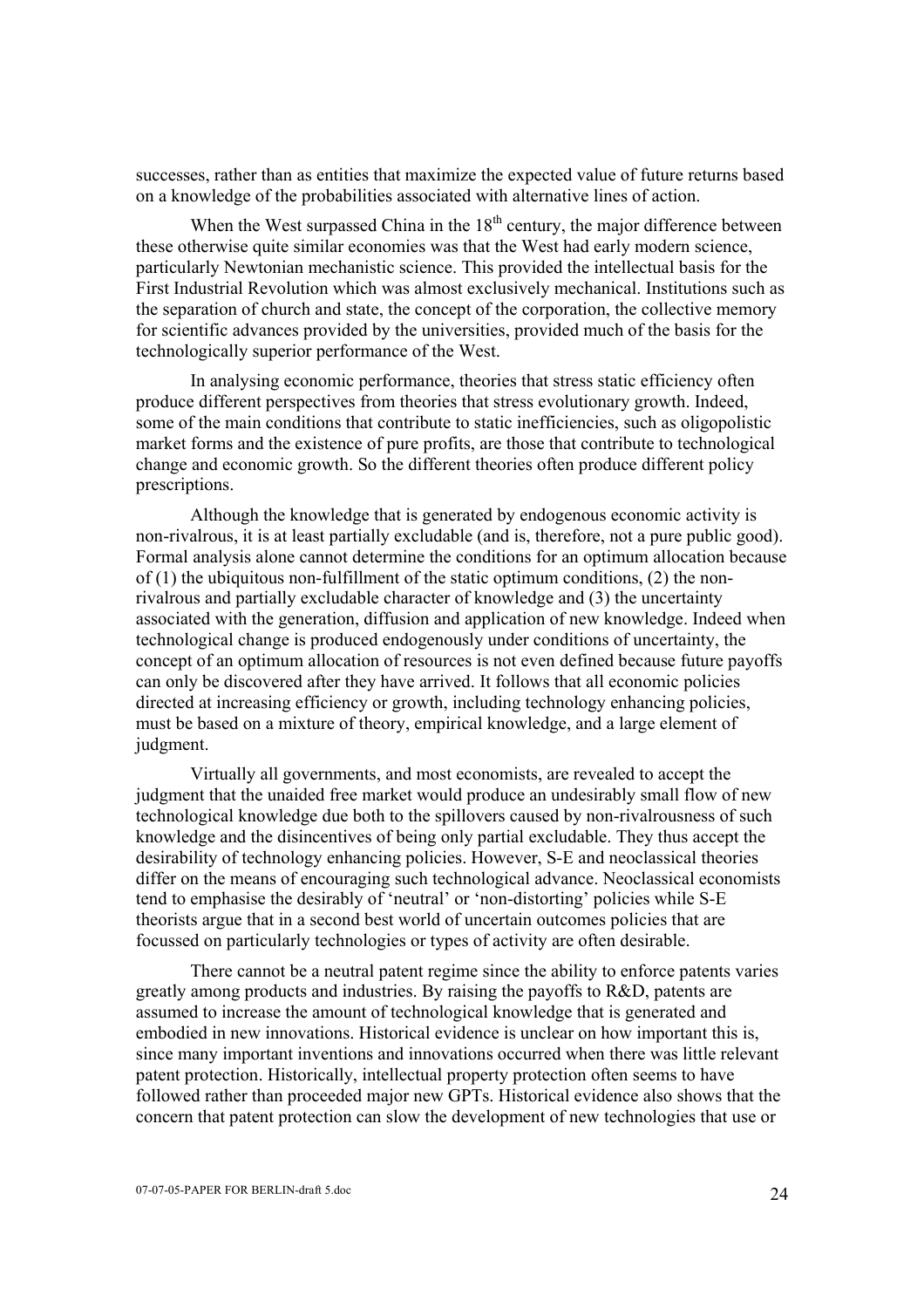build on the patented technology is not without support. There thus seems to be a trade off between increased protection of newly developed technologies and their diffusion and subsequent use in downstream inventions and innovations. Formal analysis cannot establish conditions for making this choice optimally, and it must remain a judgment call for which theory and evidence can help but not fully determine.

 Under conditions of risk, enforceable patents and R&D subsidies can have the same effects in encouraging the generation of new technological knowledge (either by reducing the marginal cost or increasing the expected marginal revenue of R&D). But given uncertainty and the differential ability to enforce patents, these are not equivalent policy tools. Neoclassical economists often call for 'neutral' or 'non-distorting' measures for R&D support in the form of either a subsidy or tax credit available to all. S-E theorists argue that focused policies, directed at specific sectors, such as small businesses or startups, or to specific technologies, such as an emerging GPT, can be effective in many circumstances. So in their view, what is judged to be the best policy is highly context specific. They also argue that whatever is said in theory, focussed policies have in practice been widely and successfully used. For example, few if any of the technologies in which the US was dominant in the  $20<sup>th</sup>$  century were developed without significant public support in which the public sector picked and backed what turned out to be big winners. Such selective policies are fraught with pitfalls. Experience shows that successful ones usually take the form of some type of private-public sector partnership rather than being the sole initiatives of the public sector.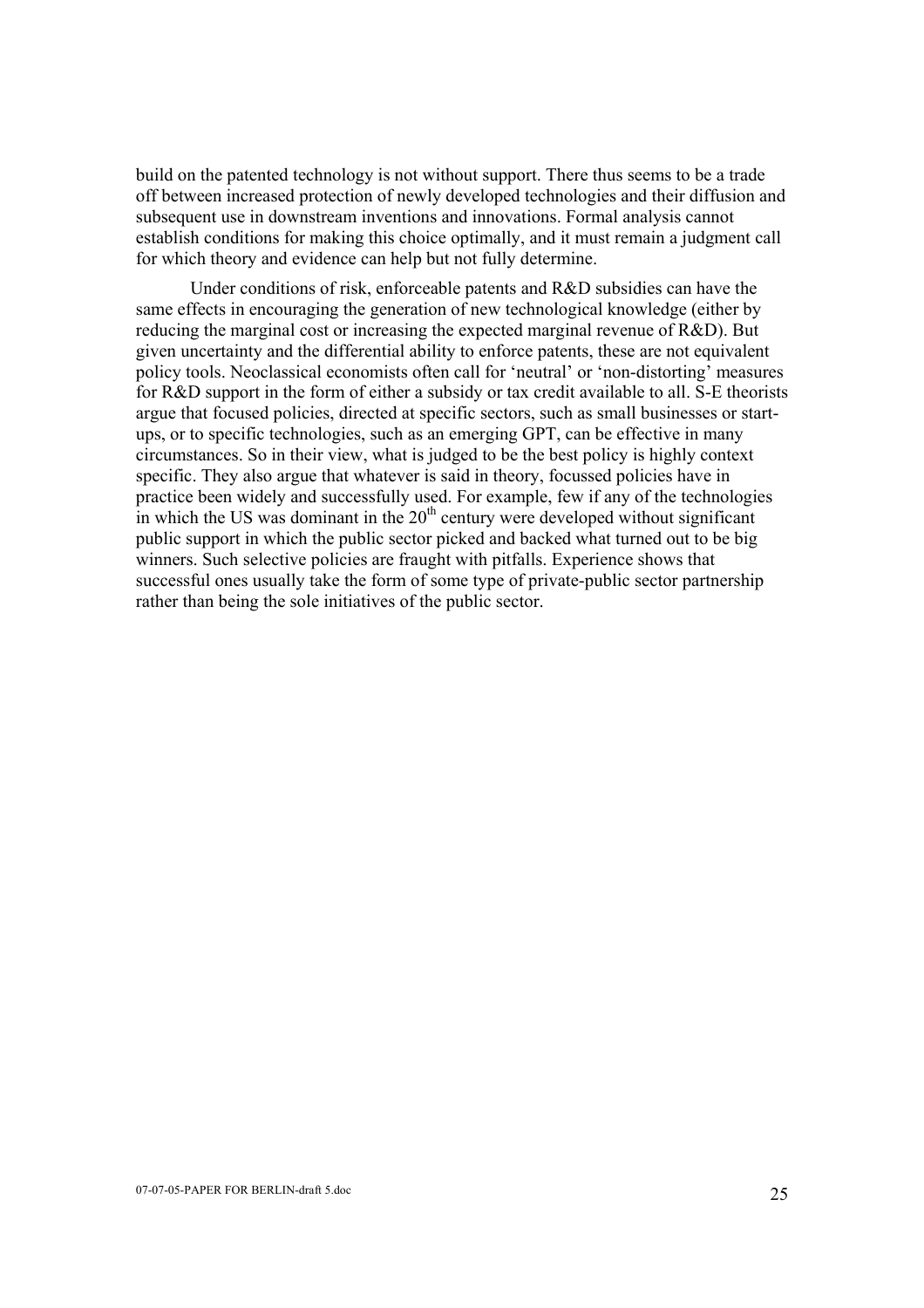#### **References**

- Arrow, Kenneth J. (1962a), "Economic Welfare and the Allocation of Resources for Innovation," in *Rate and Direction of Economic Activity*, (NBER Conference series).
- Blaug, Mark (1997), "Competition as an End-State and Competition as a Process", in *Trade Technology and Economics: essays in honour of Richard G. Lipse*y, (Cheltenham UK: Edward Elgar).
- Baumol, William J. (2004), "The Socially Desirable Size of Copyright Fees" *Review of Economic Research on Copyright Laws*, **1**(1), 83-92.
- Carlaw, Kenneth I, Richard G. Lipsey and Ryan Webb (2007), "Has The ICT Revolution Run its Course?" *Industry Canada Research Paper* available at www.sfu.ca/~rlipsey.
- Chandler Alfred, D. (1977), *The Visible Hand: The Managerial Revolution In American Business,* (Cambridge, Mass: Harvard University Press).
- Dudley, L. (1991), *The Word and The Sword: How Techniques of Information and Violence Have Shaped Our World*, (Cambridge: Cambridge University Press).
- Eaton, B. Curtis and Richard G. Lipsey. (1976). "The Non-Uniqueness of Equilibrium in the Loschian Model of Spatial Location." *American Economic Review* **66,** 77-93

\_\_\_\_\_\_\_\_\_\_\_\_\_\_\_\_\_\_\_\_\_\_\_\_\_\_\_\_\_\_\_\_.(1978). "Freedom of Entry and the Existence of Pure Profit." *Economic Journal* **88**, 455-69.

\_\_\_\_\_\_\_\_\_\_\_\_\_\_\_\_\_\_\_\_\_\_\_\_\_\_\_\_\_\_\_\_.(1989). "Product Differentiation." In R. Schmalensee and R. Willig, (eds), *Handbook of Industrial Organization.* Amsterdam: North Holland, 725-768.

\_\_\_\_\_\_\_\_\_\_\_\_\_\_\_\_\_\_\_\_\_\_\_\_\_\_\_\_\_\_\_\_.(1997). *On the Foundations of Monopolistic Competition and Economic Geography: The Selected Essays of B. Curtis Eaton and Richard G. Lipsey.* Cheltenham: Edward Elgar Publishing.

- Gies, Frances Gies, Joseph (1994), *Cathedral, Forge, and Waterwheel: Technology and Invention in the Middle Ages*, (New York: HarperCollins)
- Gimpel, Jean (1993), *The Medieval Machine: The Industrial Revolution of the Middle Ages,* (London: Plimlico)
- Huff, Toby E. (1993), *The Rise of Early Modern Science: Islam, China and the West*, (Cambridge: Cambridge University Press)
- Jacob, Margaret C. (1997), *Scientific Culture and the Making of the Industrial West*, (Oxford: Oxford University Press).
- Knight, Frank Hyneman (1921), *Risk, Uncertainty and Profit*, (New York: Houghton Mifflin Co.).
- Layard, Richard. (2005). *Happiness: Lessons for a New Science.* London: Penguin Books.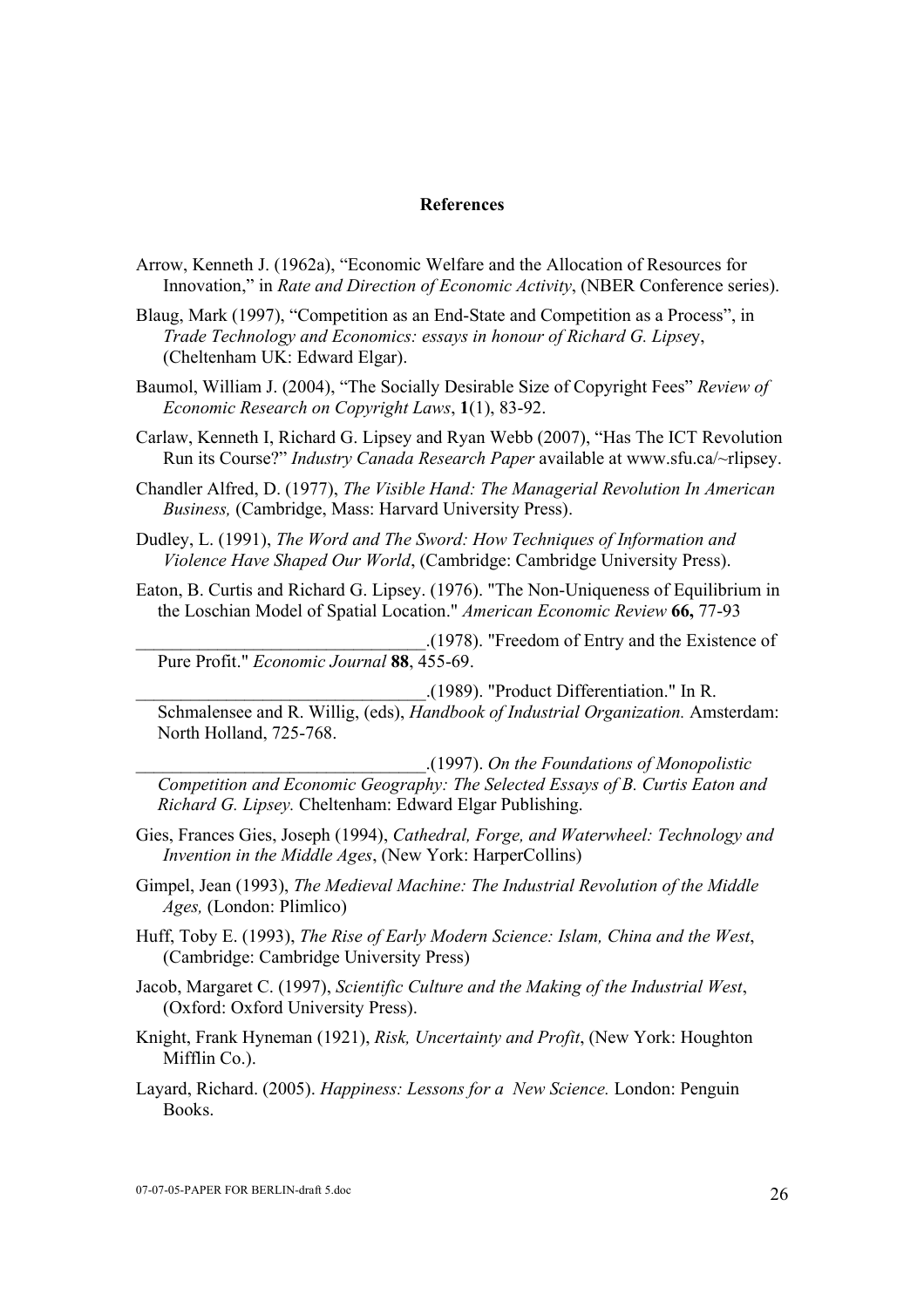- Lindberg, David C. (1992), *The Beginnings of Western Science*, (Chicago: University of Chicago Press).
- Lipsey, Richard G. (2007), "Reflection on the General Theory of Second Best at its Golden Jubilee" *International Tax and Public Finance* (forthcoming).

\_\_\_\_\_\_\_\_\_\_\_\_\_\_\_ (1997), *The Selected Essays of Richard Lipsey: Volume I: Microeconomics, Growth and Political Economy.* Cheltenham, UK: Edward Elgar.

and Kenneth I. Carlaw (1996) "A Structuralist View of Innovation Policy", in *The Implications of Knowledge Based Growth*, Peter Howitt. (ed.), (Calgary: University of Calgary Press).

\_\_\_\_\_\_\_\_\_\_\_\_\_\_\_\_\_\_\_\_\_\_\_\_\_\_\_\_\_\_\_\_\_\_(1998) *Structural Assessment of Technology Policies: Taking Schumpeter Seriously on Policy*, (Ottawa: Industry Canada) October, 1998.

- Lipsey, Richard G. and K. Lancaster. (1956) "The General Theory of Second Best." *The Review of Economic Studies* **24,** 11-32. Reprinted with errors corrected in Lipsey 1997
- Lipsey, Richard G. and Russell Wills (1996), "Science and Technology Policies in Asia Pacific Countries: Challenges and Opportunities for Canada", in *The Asia-Pacific Region in the Global Economy: A Canadian Perspective*, Richard Harris (ed.), (Calgary: University of Calgary Press), 577-612.
- Mowery, David and Richard Nelson (1999), *Sources of Industrial Leadership: Studies of Seven Industries*, (Cambridge: Cambridge University Press).
- North, D. C. and Robert Paul Thomas (1973), *The Rise of the Western World: A New Economic History*, (Cambridge: Cambridge University Press).
- Pareto, V. (1908) *Manuel d'Economie Politique* (Paris: Girard et Brière).
- Qian, Wen-yuan (1985), *The Great Inertia: Scientific Stagnation in Traditional China*, (Beckenham Kent: Croom Helm).
- Romer, Paul (1986), "Increasing Returns and Long-Run Growth", *Journal of Political Economy*, October, **94-3,** 1002-37.
- Romer, Paul (1990), "Endogenous Technological Change", *Journal of Political Economy*, **98**: S71-102.
- Romer, Paul (1994) "The Origins of Endogenous Growth", *Journal of Economic Perspectives*, **8-1,** 3-22.
- Romer, Paul M (2001) "Comment on 'It's Not Factor Accumulation: Stylized Facts and Growth Models,' by William Easterly and Ross Levine", *World Bank Economic Review*, **15-2**, 225-27
- Rosenberg, Nathan (1982), *Inside The Black Box: Technology and Economics,* (Cambridge: Cambridge University Press).
- Ruttan, Vernon W. (2006), *Is War Necessary for Economic Growth: Military Procurement and Technology Development*, (Oxford: Oxford University Press).